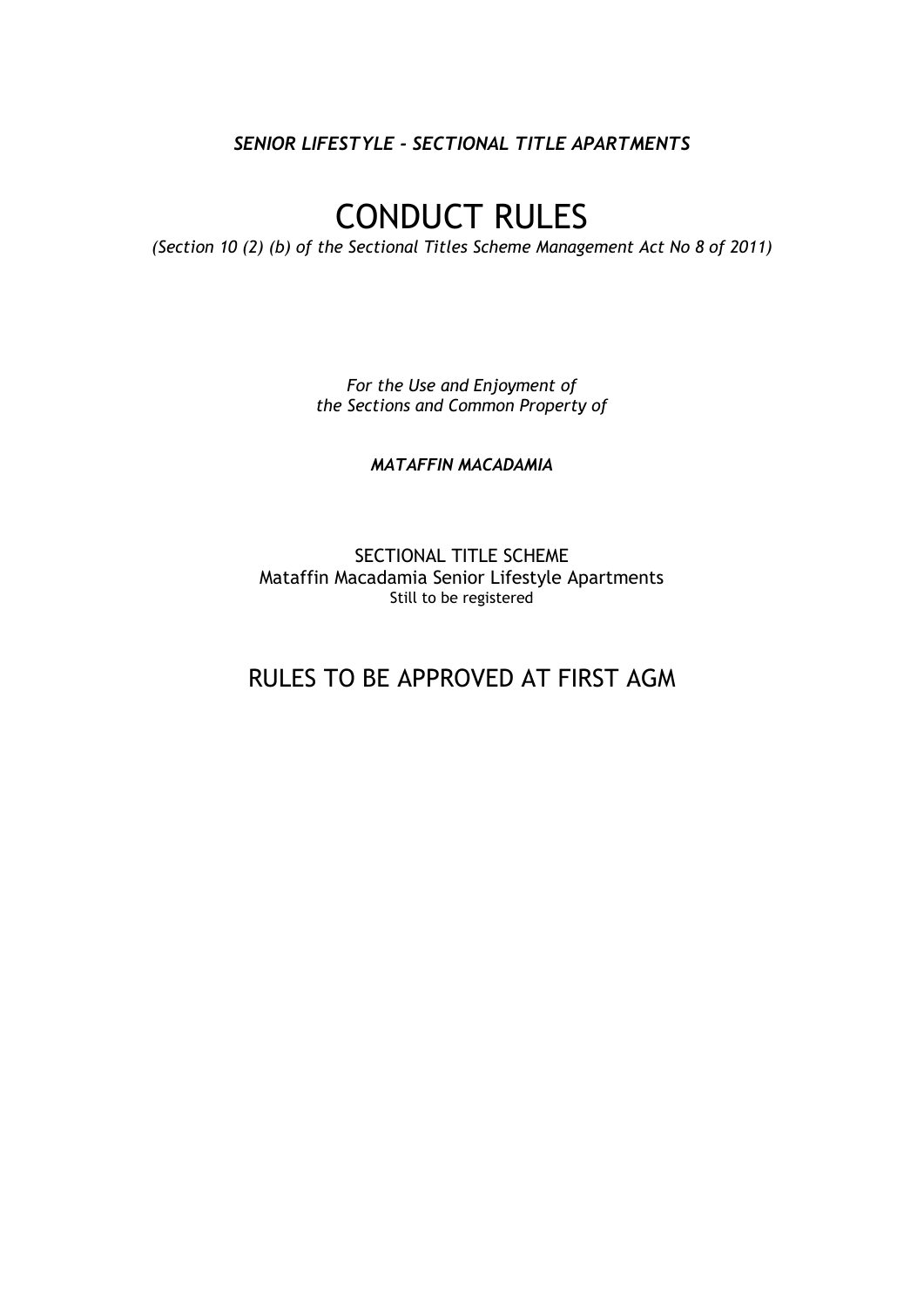# **TABLE OF CONTENTS**

| <b>PRELIMINARY</b> |                       | <b>PAGE</b>    |
|--------------------|-----------------------|----------------|
| А.                 | <b>RECORDAL</b>       | $\mathbf{1}$   |
| <b>B.</b>          | <b>APPLICABILITY</b>  | $\mathbf{1}$   |
| C.                 | <b>INTERPRETATION</b> | $\mathbf{1}$   |
| D.                 | <b>DEFINITIONS</b>    | $\mathbf{2}$   |
| Ε.                 | <b>DIRECTIVES</b>     | $\overline{2}$ |
| F.                 | <b>GUIDELINES</b>     | 3              |

| <b>RULES</b> |                                                                                                                      | <b>PAGE</b>             |
|--------------|----------------------------------------------------------------------------------------------------------------------|-------------------------|
| 1.           | <b>PETS</b>                                                                                                          | $\mathbf{3}$            |
| 2.           | <b>REFUSE DISPOSAL</b>                                                                                               | $\overline{\mathbf{4}}$ |
| 3.           | PARKING AND DRIVING OF VEHICLES                                                                                      | $\overline{\mathbf{4}}$ |
| 4.           | DAMAGE, ALTERATIONS OR ADDITIONS TO<br>THE COMMON PROPERTY AND STRUCTURAL<br>ALTERATIONS TO THE INTERIOR OF SECTIONS | $5 - 10$                |
| 5.           | APPEARANCE FROM THE OUTSIDE AND<br><b>OBSTRUCTIONS TO THE COMMON PROPERTY</b>                                        | 10                      |
| 6.           | <b>SIGNS AND NOTICES</b>                                                                                             | 11                      |
| 7.           | <b>LITTERING</b>                                                                                                     | 11                      |
| 8.           | <b>LAUNDRY</b>                                                                                                       | 11                      |
| 9.           | STORAGE OF INFLAMMATORY MATERIAL<br>AND OTHER DANGEROUS ACTS                                                         | 11                      |
| 10.          | SELLING, LETTING AND OCCUPANCY                                                                                       | $11 - 13$               |
| 11.          | <b>ERADICATION OF PESTS</b>                                                                                          | 13                      |
| 12.          | USAGE OF SECTIONS, EXCLUSIVE USE AREAS,<br><b>COMMON PROPERTY AND RELATED MATTERS</b>                                | 13                      |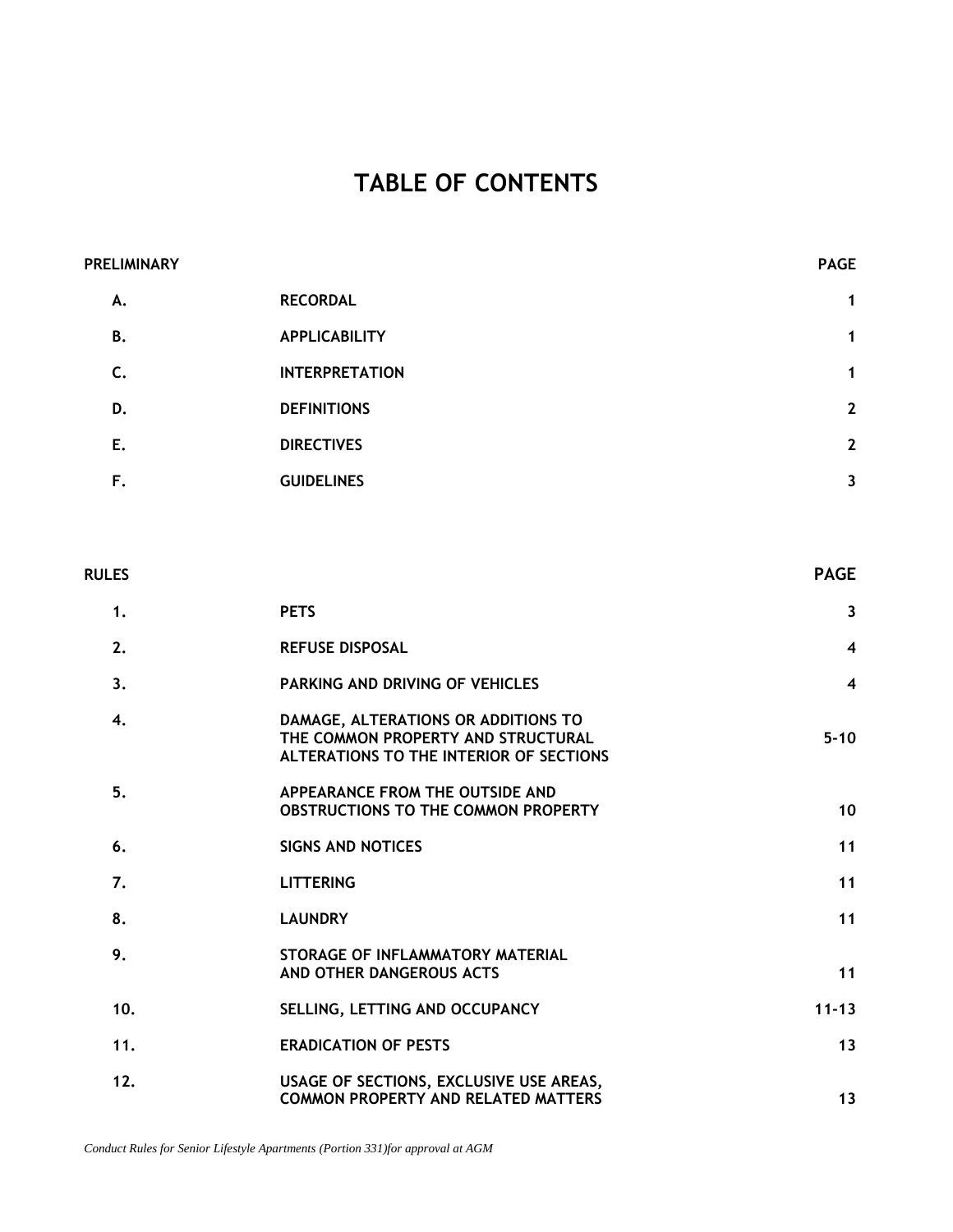| 13. | NOISE, DISTURBANCE AND NUISANCE | 14 |
|-----|---------------------------------|----|
| 14. | <b>SECURITY</b>                 | 14 |
| 15. | <b>INSURANCE</b>                | 15 |
| 16. | <b>CONTRAVENTION OF RULES</b>   | 15 |
| 17. | <b>IMPOSITION OF PENALTIES</b>  | 16 |
| 18. | FIRE FIGHTING EQUIPMENT         | 16 |
| 19. | <b>COMPLAINTS</b>               | 16 |
| 20. | <b>RELAXATION OF RULES</b>      | 16 |
| 21. | <b>CARE</b>                     | 17 |
| 22. | <b>DOMESTIC HELP</b>            | 17 |
| 23. | <b>LEVIES</b>                   | 17 |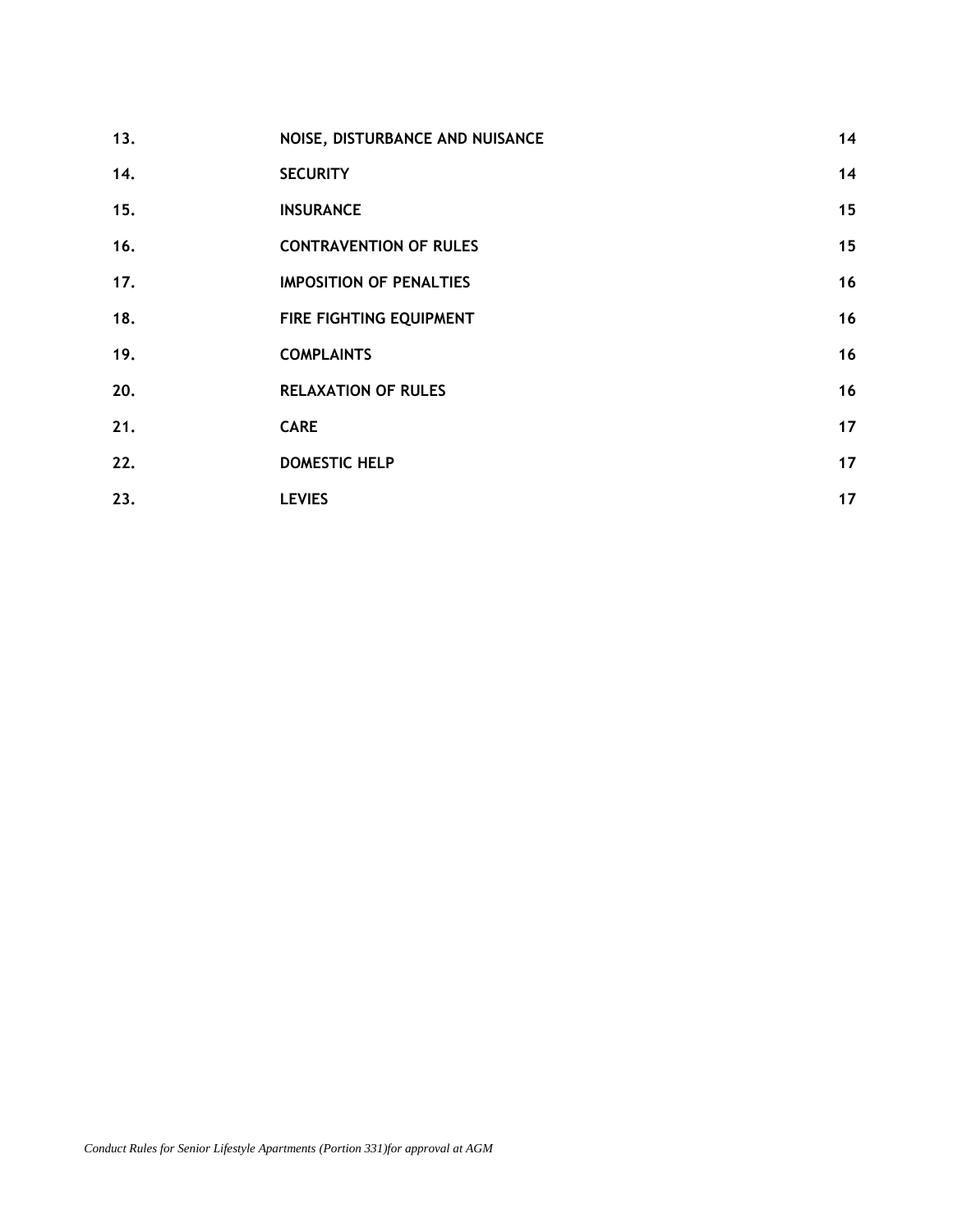# **A. RECORDAL**

- (1) The Mataffin Macadamia Care Centre ("the Care Centre") is operated by Macadamia Care to provide various levels of assistance and health care to members living in the Mataffin Macadamia Village.
- (2) It is recorded that the Care Centre is located within the Mataffin Macadamia Village as governed by the Mataffin Macadamia Home Owners Association RF NPC, its Memorandum of Incorporation (MOI) and the conduct rules as approved by its members.
- (3) As such the MOI and house rules stipulate the general constitutional and ideal behavioral guidelines and rules for all those within the village including for those of the sectional title sections of the village.
- (4) Therefore the MOI and conduct rules apply *mutatis mutandis* to the trustees, employees and residents of the sectional title sections, Care Centre and these conduct rules set out the provisions that specifically applies to the residents of the Senior Lifestyle sectional title sections.

#### **B. APPLICABILITY**

- (1) These Conduct Rules, the provisions of the Management Rule, and of Section 10 of the Sectional Titles Act, No 8 of 2011, as amended from time to time, are applicable to and binding upon the trustees, the manager, the managing agent, and all owners residents and employees.
- (2) It shall be the responsibility of all owners to ensure compliance with these Rules by their tenants (lessee) or the occupier of their section, including, their employees and contractors, visitors (guests) and family members.
- (3) It is the duty and responsibility of each resident to ensure that they obtain a copy of the most recently approved MOI and conduct rules. Should there be a change to the MOI, conduct the trustees of the body corporate will inform the residents accordingly.
- (4) An owner is strictly liable for payment in respect of any damages caused by and for any penalty imposed on him or on any person referred to in clause B (1)

# **C. INTERPRETATION**

- (1) Any definitions set out herein, terms used herein shall have the meaning as set out in the house rules.
- (2) The Board process and legalities and penalty clauses as contained in the conduct rules shall be read to be the Trustee process and the trustees shall have the powers as contained in the legalities and penalty clauses.
- (3) The clause headings are for convenient reference and shall be disregarded in construction the conduct rules.
- (4) Unless the context clearly indicates a contrary intention:-
	- (a) The singular shall include the plural and vice versa;
	- (b) A reference to any one gender shall include the other genders; and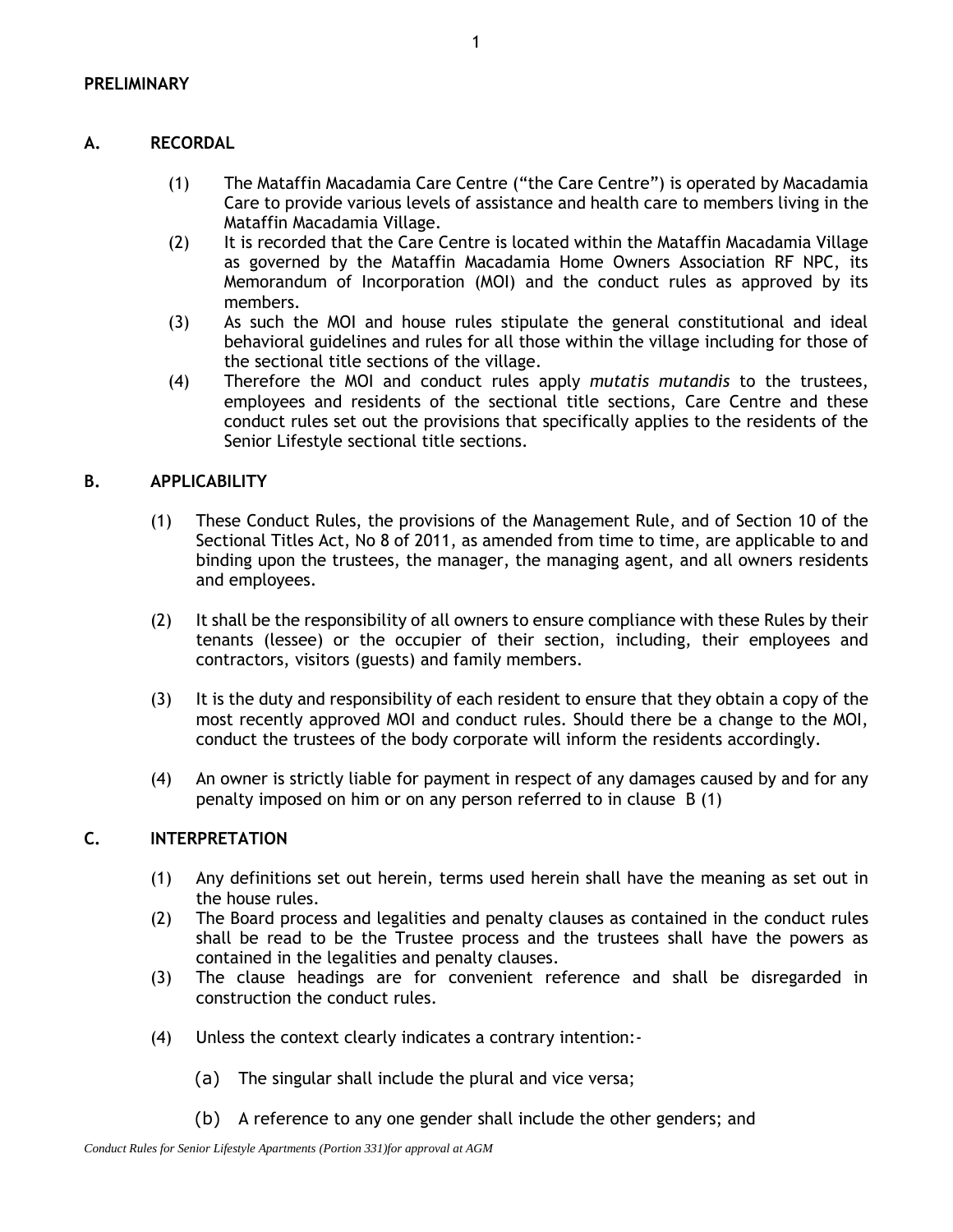- (c) A reference to natural persons includes juristic persons, trusts and partnerships and vice versa.
- (5) Words and expressions defined in the Sectional Titles Act, No 8 of 2011 and annexures thereto, shall, in all conduct rules, unless inconsistent with the context, bear the meaning assigned to such words and expressions in the Act and annexures thereto.
- (6) When any number of days is prescribed in these conduct rules, the same shall be reckoned exclusively of the first and inclusively of the last day unless the last day falls on a Saturday, Sunday or proclaimed public holiday, in which event the last day shall be the next succeeding day which is not a Saturday, Sunday or proclaimed public holiday.
- (7) Where numbers are expressed in words and in numerals in these conduct rules, the words shall prevail if there is any conflict between the two.

#### **D. DEFINITIONS**

In the conduct rules the following terms shall, unless the context otherwise requires, have the meanings hereafter assigned to them:

- (1) "conduct rules" means these rules as set out herein and as may be amended governing the conduct of the residents;
- (2) "resident" means the meaning ascribed to it as in the conduct rules and including occupier;
- (3) "section" means a portion of the sectional title scheme as occupied by a resident;
- (4) "conduct rules" means the house rules of the Mataffin Macadamia Home Owners Association;
- (5) "Care Centre" means the Mataffin Macadamia Care Centre situated in the Mataffin Macadamia Village and operated by Macadamia Care
- (6) "Macadamia Care" means Macadamia Care NPC or its nominated successors.

#### **E. DIRECTIVES**

- (1) The trustees may from time to time issue Directives in connection with any Conduct Rule.
- (2) The Directives shall not be in conflict with any Management or Conduct Rule as prescribed in the Annexures in the STSMA 2011.
- (3) The Directives shall provide direction as to the practical application of a Conduct Rule. The trustees may through their Directives regulate, guide and clarify practical matters pertaining to a Conduct Rule. The trustees are not authorized to create further conduct rules through its issuing of Directives.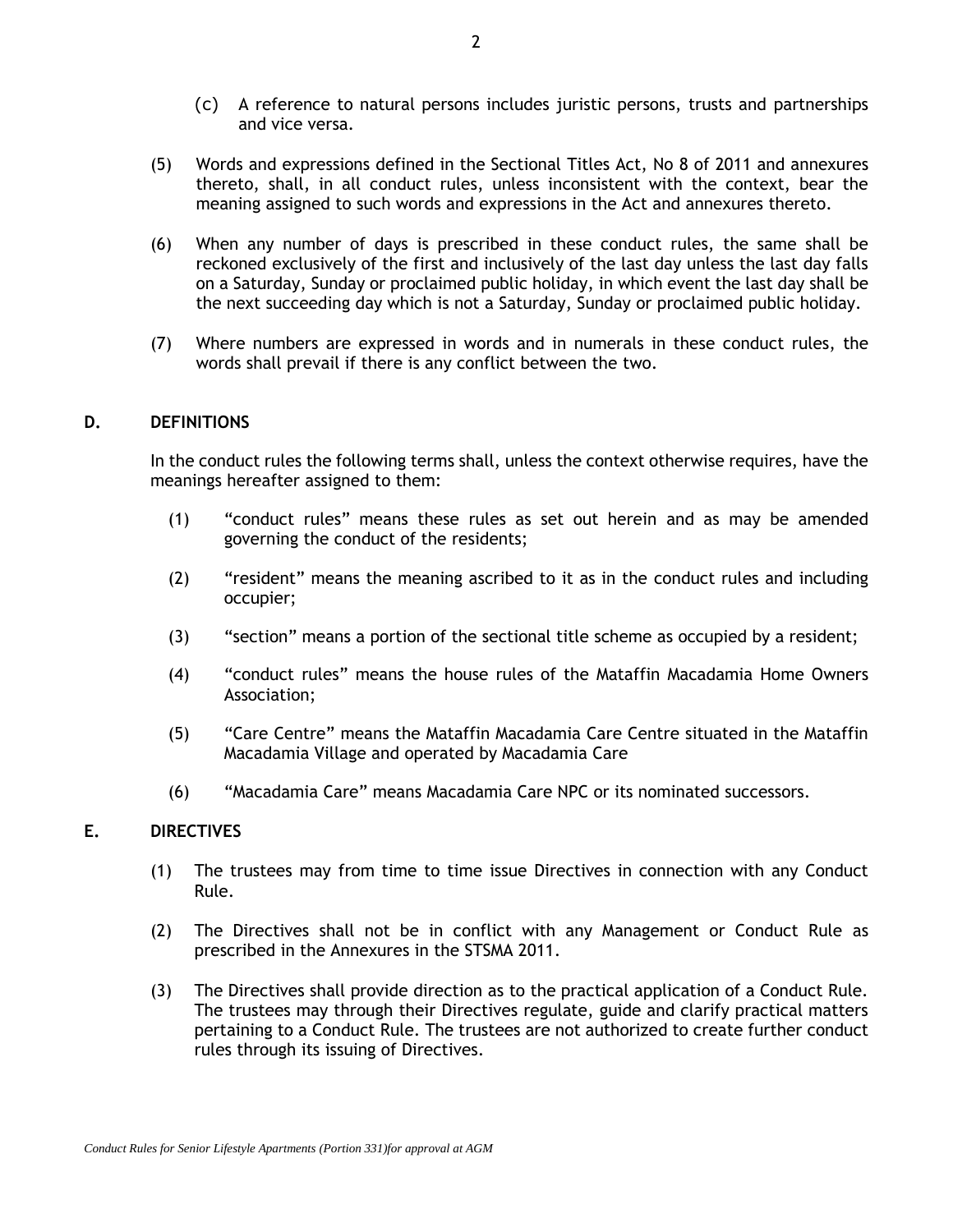# **F. GUIDELINES**

- (1) Subject to the aesthetic rules and approval process contained in the conduct rules required to be adhered to by all residents, including the Care Centre, the trustees shall from time to time prepare and revise guidelines in respect of alterations or additions referred to in Conduct Rule 4. The guidelines may contain specifications and sketch plans as to the nature, design, material, colour and manner of installation required in respect of alterations or additions to ensure uniformity of construction
- (2) Unless the existing guidelines were approved by ordinary resolution taken by the majority of members at the meeting at which these conduct rules were adopted, the guidelines shall be so adopted at the first subsequent annual general meeting.
- (3) At every subsequent annual general meeting any amendments proposed by the trustees shall be tabled for consideration and approved by the majority of members by ordinary resolution, with or without amendment.
- (4) The guidelines shall, by virtue of these conduct rules, be binding upon owners and occupiers and shall be strictly adhered to by them.

# **CONDUCT RULES (Section 10 (b) of the Sectional Titles Act No 8 of 2011)**

#### **1. PETS**

- 1.1. Local authority by laws relating to any pets shall be strictly enforced.
- 1.2. There may be a maximum of 1 dog (adult weight less than 10kg) per section in the Senior Lifestyle Section of the village and the dog shall be registered with the security officer/ caretakers.
- 1.3. Pets are not allowed to cause any nuisance or inconvenience in any way to other residents. A residents' pet with a predisposition to bark or howl will not be allowed in the village or if in the village will be asked to remove the pet from the village.
- 1.4. No pigeons, parrots and/or aviaries will be allowed in the village
- 1.5. All pets must be kept indoors, within an enclosed area or on a leach at all times with the understanding that a dog owner will be obliged to erect a fence on the EU area of the section.
- 1.6. Dog owners must ensure that their animals are on leashes when off their property and may, under no circumstances, foul other residents', common or community property.
- 1.7. Should animal excrement be deposited in a public area, the pet owner shall be responsible for the immediate removal thereof.
- 1.8. Every pet must wear a collar with a tag indicating the name, address and telephone number of its owner. Stray dogs, without identification tags will be apprehended and handed to the SPCA or any other relevant authority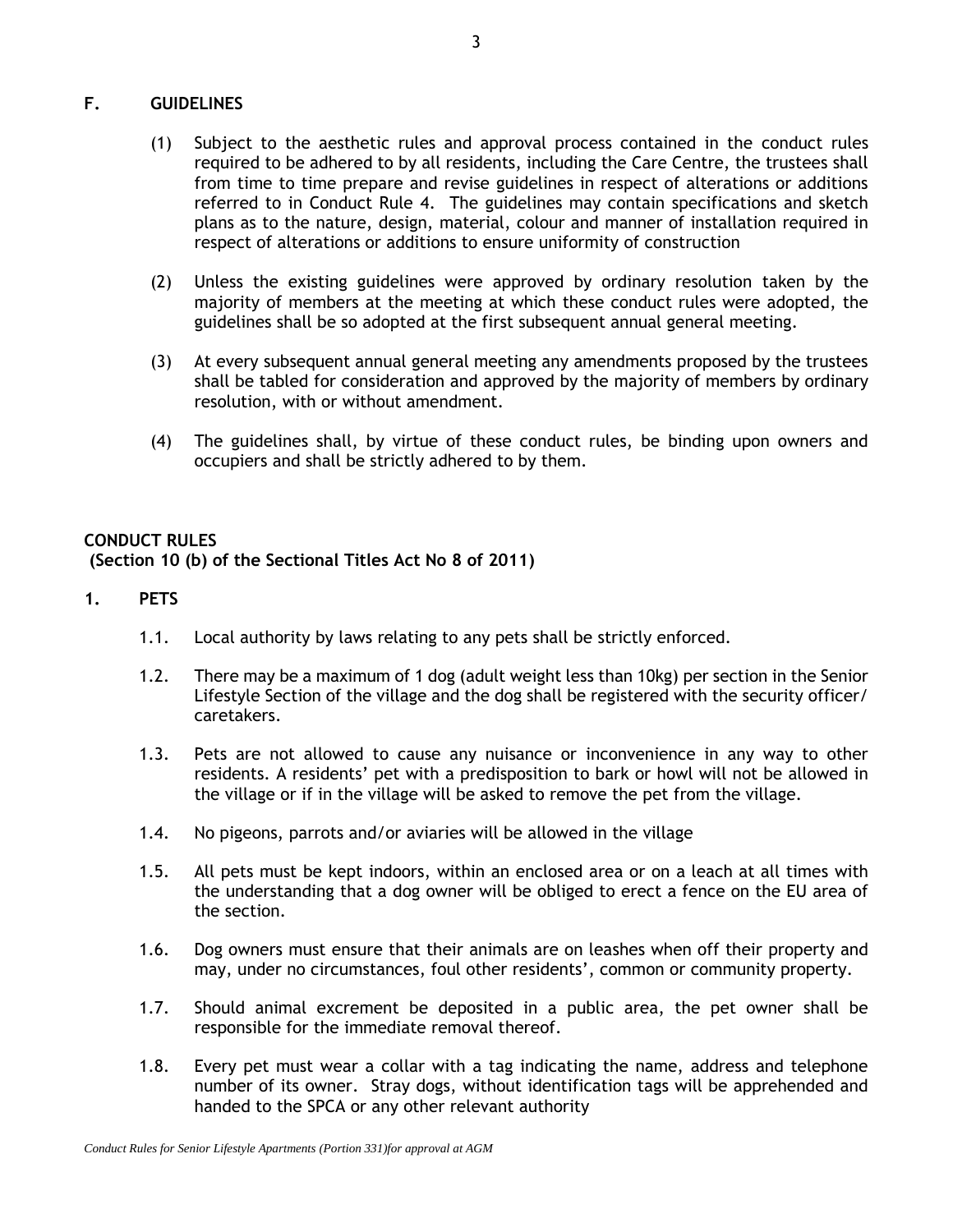- 1.9. Pet owners shall accept full responsibility for any injuries or damage to any person property or common property in the village caused by the pet.
- 1.10. The Trustees reserves the right to notify any pet owner to take steps should a pet become a nuisance or a danger. Should the situation not improve the Trustees may instruct the pet owner to remove the pet from the village within a specific period.
- 1.11. The Trustees shall only consider formal complaints concerning pets (any other circumstances which constitute a nuisance, danger or potential hazard) when presented to the Trustees in writing.

#### **2. REFUSE DISPOSAL**

- 2.1. An owner or occupier of a section shall:-
	- 2.1.1. Ensure that before refuse is placed in the refuse bin it is securely wrapped in a suitable strong plastic bag, and in the case of tins or other containers, completely drained, before it is placed in such plastic bag and such refuse bin;
	- 2.1.2. Ensure that all recyclable materials are recycled and separated as per the house rules and refuse removal policies of the Mataffin Macadamia Home Owners Association.
	- 2.1.3. For the purpose of having the refuse collected, place such plastic bag within the refuse bin.
- 2.2. An owner or occupier shall not allow any refuse for the disposal of which he is responsible, to remain in any entrance or passage, staircase or any other part of the common property.
- 2.3. An owner or occupier of a section shall comply with any other Directives issued by the trustees regarding refuse disposal.

Upon the breach of, or non-compliance with, the provisions of this Rule, the owner of the relevant section may become liable for a fine imposed in terms of Conduct Rule 16

# <span id="page-6-0"></span>**3. PARKING AND DRIVING OF VEHICLES**

- 3.1. No owners or occupier shall park or stand any vehicle upon the common property outside of his/her allocated parking area or permit or allow any vehicle under the control of a visitor to be parked or stood upon outside of the visitors designated parking area on the common property, without the consent of the trustees in writing.
- 3.2. Trucks, caravans, trailers, boats or other heavy vehicles may not be parked on the common property without the prior written consent of the trustees.
- 3.3. All Owners and occupiers shall:-
	- 3.3.1. Observe all road signs on the common property;
	- 3.3.2. Ensure that they do not exceed a speed of 15 (fifteen) kilometers per hour when driving their vehicles on any part of the common property;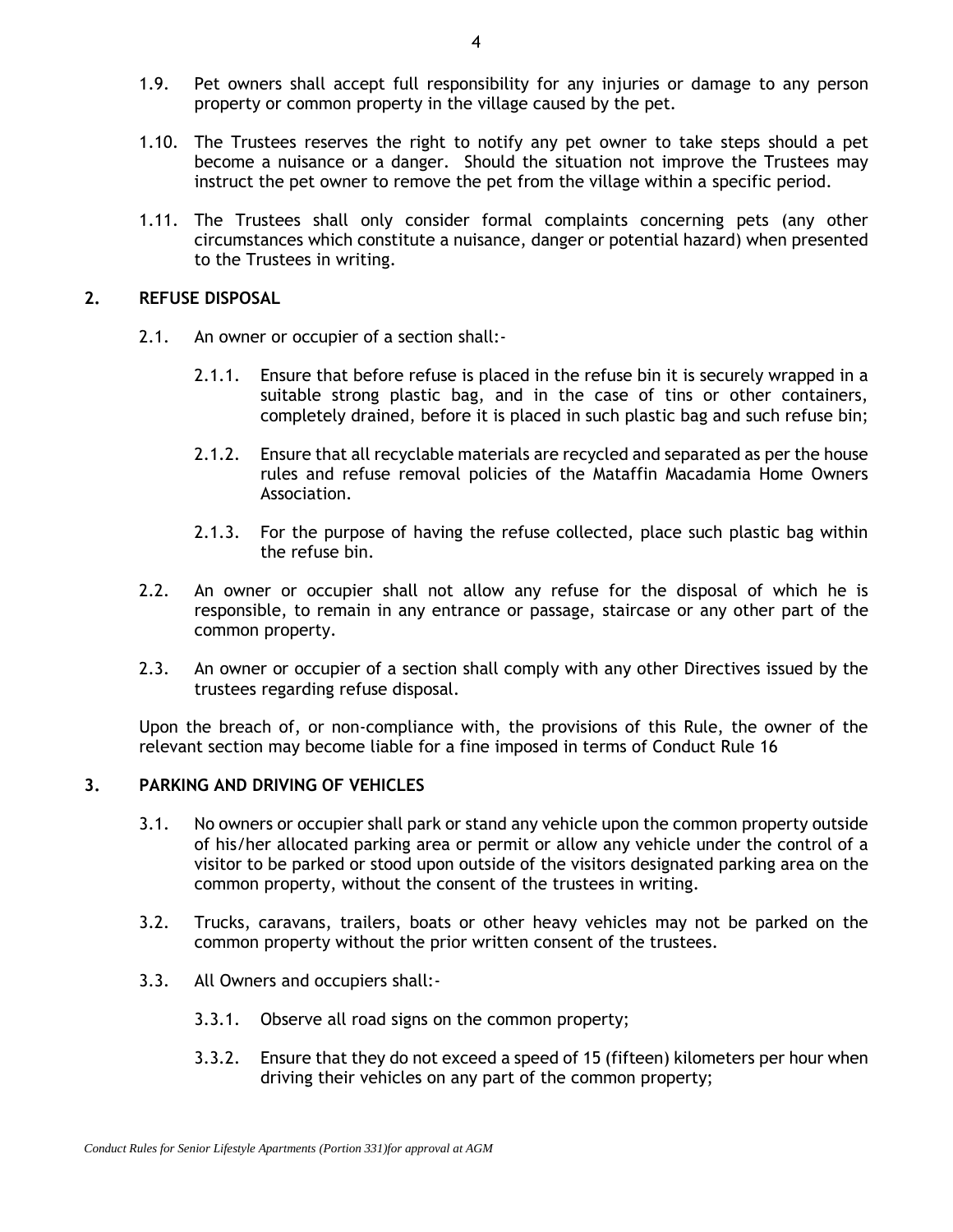- 3.3.3. Ensure that their vehicles, and the vehicles of their visitors and guests, do not drip oil or brake fluid on the common property or in any other way deface the common property including the exit and entrance gates. Noncompliance shall be subject to the imposition of a fine in terms of Conduct Rule 16;
- 3.4. Owners or occupiers shall not:-
	- 3.4.1. Drive their vehicles within the common property in any manner that creates a nuisance;
	- 3.4.2. Allow any unlicensed person to drive any vehicle within the common property;
	- 3.4.3. Be permitted to dismantle or effect major repairs to any vehicle on any portion of the common property, an exclusive use area or in a section;
	- 3.4.4. Be allowed to reside or sleep in a vehicle, garage or any part of the common property;
	- 3.4.5. Be allowed to play music in excess of 7 decibels above the ambient sound from a stationery vehicle.
	- 3.4.6. The parking of vehicles within a section or upon the common property is subject to the express condition that every vehicle is parked at the owner's risk and responsibility and no liability shall attach to the body corporate or its agents or any of their employees for any loss or damage of whatever nature which the owner, or any person claiming through or under him, may suffer in consequence of his or her vehicle having been parked on the common property.
	- 3.4.7. An owner or resident shall comply with any further Directives issued by the trustees in respect of this Conduct Rule.
	- 3.4.8. The trustees may in accordance with Conduct Rule 16.2 cause to be removed or towed away, or its wheels to be clamped, at the risk and expense, including payment of a release penalty to be determined by the trustees, any vehicle parked, stood or abandoned in contravention of these conduct rules.
	- 3.4.9. Notwithstanding the provisions of clause 3.4.8, an owner or occupier who is in breach or non-compliance with the provisions of this Rule, or any Directives issued in terms thereof, shall be subject to the imposition of a fine in terms of Conduct Rule 17.

# <span id="page-7-2"></span>**4. DAMAGE, ALTERATIONS AND ADDITIONS TO THE COMMON PROPERTY AND STRUCTURAL ALTERATIONS TO THE INTERIOR OF SECTIONS**

# <span id="page-7-0"></span>**4.1 MINOR ALTERATIONS**

- 4.1.1 As far as minor alterations, fixtures or additions are concerned, an owner, lessee or occupier of a section shall not mark, paint, drive nails or screws or the like into, or otherwise damage, or alter, any part of the common property without first obtaining the written consent of the trustees.
- <span id="page-7-1"></span>4.1.2 Notwithstanding clause [4.1.1,](#page-7-0) an owner or person authorized by him or her, may install:-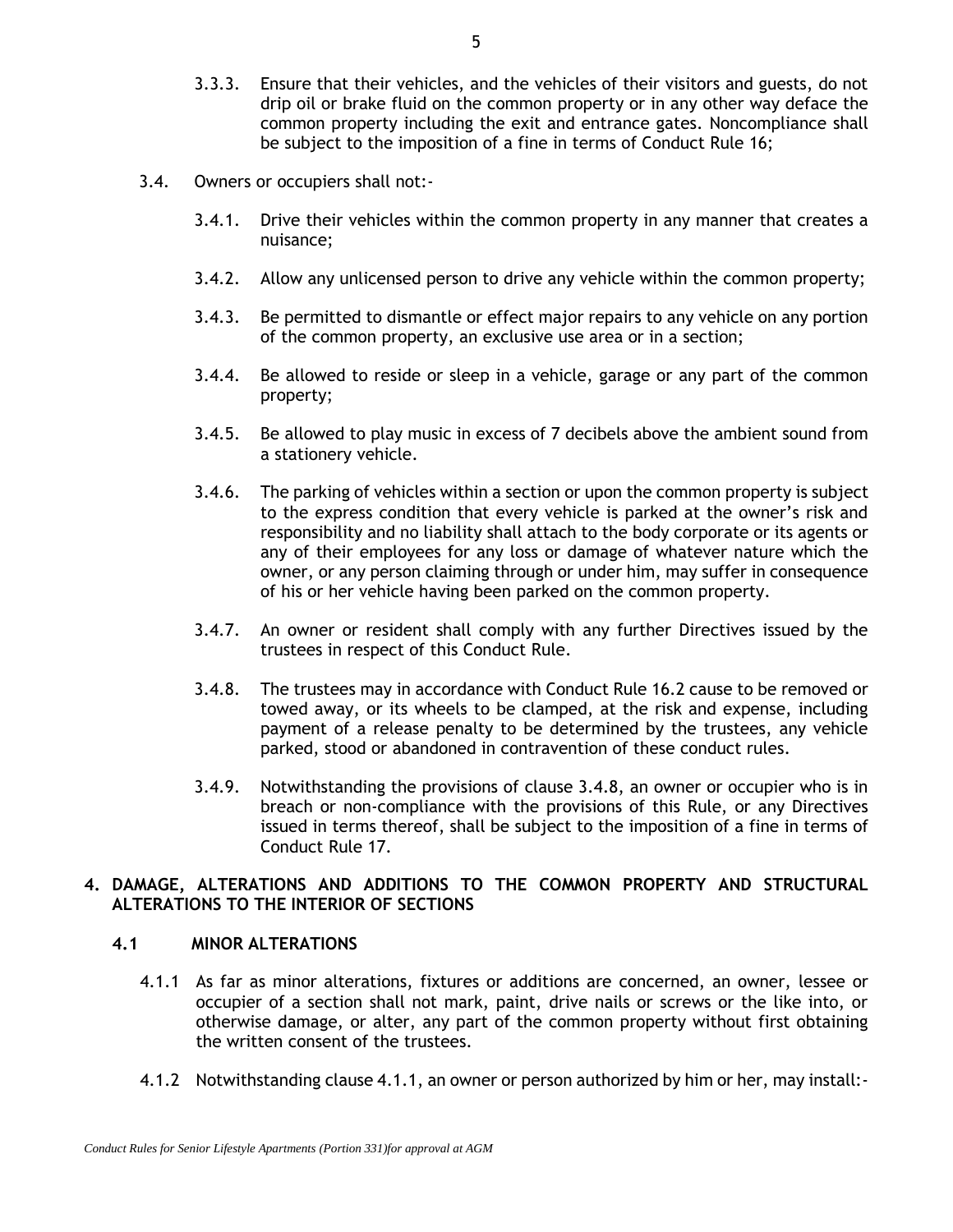- 4.1.2.1 any locking device, safety gate, burglar bars, or other safety device for the protection of his or her section; or
- 4.1.2.2 any screen or other device to prevent the entry of animals or insects;

provided that the trustees have first approved the nature and design of the device and the manner of its installation.

- <span id="page-8-0"></span>4.1.3 An owner or person authorized by him or her shall not construct, attach to, fix to any part of the exterior buildings, including balconies, or place or construct on, or fix to any part of the common property any alterations, fixtures or additions, inclusive of but not limited to radio aerials, television aerials, satellite dishes, solar heating systems, air conditioners, chimneys, canopies, awnings, shade covers, carport covers, steps, braais or similar items without the prior consent of the trustees, who may attach reasonable conditions to their consents.
- 4.1.4 A request for the trustees' consent or approval contemplated in clauses [4.1.1,](#page-7-0) [4.1.2](#page-7-1) or [4.1.3,](#page-8-0) must be made in writing to the trustees and must be accompanied by plans and specifications sufficient to explain the nature, design, shape, size, material, colours and location of the proposed item.
- 4.1.5 The trustees' consent for such structures as contemplated in clause [4.1.3](#page-8-0) may at any time be withdrawn in the event of non-compliance with the imposed conditions. In the event of such withdrawal, the owner is responsible for the immediate removal of the items, at his or her own cost. Should an owner fail to remove such item and any such failure persists for a period of 30 (thirty) days after written notice to remove given by the trustees or the managing agent on their behalf, the trustees may have same removed at the risk and expense of the owner concerned, who shall have no recourse against the body corporate or it's trustees, employees or contractors for any damage resulting there from.

# **4.2 STRUCTURAL ALTERATIONS**

- 4.2.1 Any structural alteration affecting a section and the common property, and alterations to work to plumbing, electrical installations or conduits, may only be carried out after:-
	- 4.2.1.1 compliance with all relevant provisions of the Sectional Titles Act, No 8 of 2011 and the Rules;
	- 4.2.1.2 obtaining the written approval of the local authority, if applicable;
	- 4.2.1.3 obtaining the written consent of the trustees, which may be accompanied by conditions and which consent may only be given if the Board of Mataffin Macadamia Home Owners Association has provided their written consent.
- 4.2.2 All structural alterations and alterations to, or repairs of, plumbing, electrical installations or conduits, must be done by qualified persons and the work must comply with standards required by the local authority.
- 4.2.3 Whereas an owner may affect alterations to the interior of his or her section, no work may be done to weight-bearing walls without the written consent of the trustees, who may impose conditions.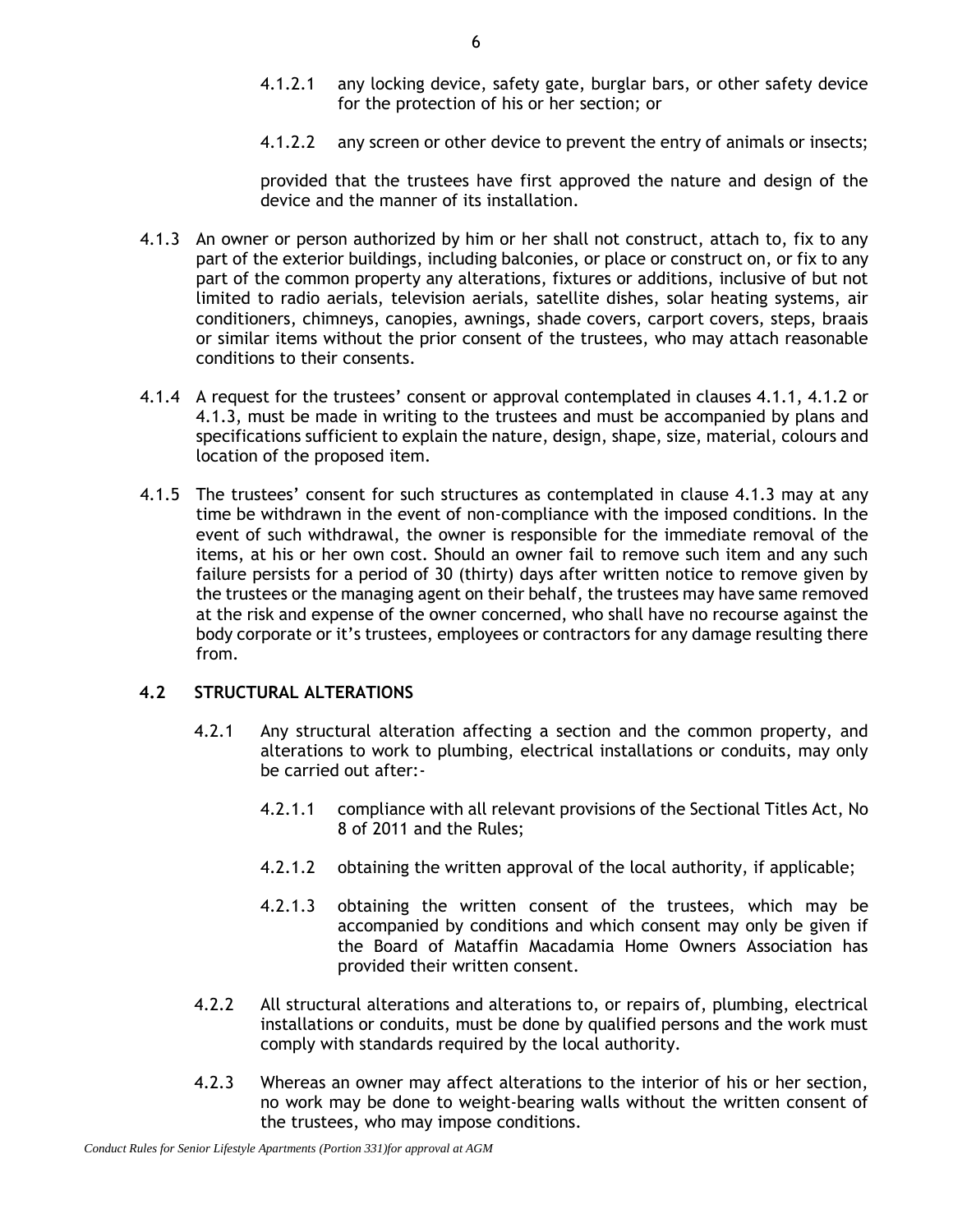- 4.2.4 In addition to any other relevant provisions, the following provisions shall apply in respect of any work effected by owners which, in the sole discretion of the trustees, involves structural alterations or additions to a section, including the removal, creation, or modification of a wall or any structural part of the building and any alterations, additions, modifications, improvement or decorative work which affects the exterior appearance of the section:-
	- 4.2.4.1 A written application with specifications, time frame, and a sketch plan of the proposed alterations must be submitted to the trustees, to obtain their provisional consent.
	- 4.2.4.2 The trustees may grant provisional consent, or refuse such consent with reasons being furnished. The consent may also be accompanied by reasonable conditions. The trustees may request that a report by a structural engineer or architect be furnished.
	- 4.2.4.3 If provisional consent is given, the owner must proceed to have building plans prepared and approved by the local authority (if required), and which may not deviate from the sketch plan.
	- 4.2.4.4 Before final approval, the owner must canvass the comments of immediate neighbours, and submit it to the trustees for consideration
	- 4.2.4.5 A copy of the approved building plan, or proof that a building plan is not required, must be submitted to the trustees.
	- 4.2.4.6 If considered necessary by the trustees, they may consult an architect, engineer, legal advisor or other professional consultant, regarding the proposed alterations.
	- 4.2.4.7 Within 14 (fourteen) days of obtaining all the required information and advice, the trustees shall consider the application, reach a reasonable decision, and advise the applicant of such decision. If refused, reasons must be given. The consent may also be accompanied by reasonable conditions.
	- 4.2.4.8 A deposit as determined by the trustees from time to time, shall be payable by the owner, before work may commence.

# **4.3 INTERNAL ALTERATIONS**

- 4.3.1 In addition to any other relevant provisions, the following provision shall apply in respect of any work which involves any internal refurbishment, renovation or redecoration of a section which affects the internal walls, ceiling, foundation or sanitary ware:-
	- 4.3.1.1 An application to proceed, with specifications, time frame, and a sketch plan of the proposed alterations must be submitted to the trustees, in order to obtain their consent to proceed.
	- 4.3.1.2 The trustees shall, within 14 (fourteen) days, convey their consent to proceed, with or without conditions and or Directives as to access and the maintenance of security, to the owner, or inform him or her why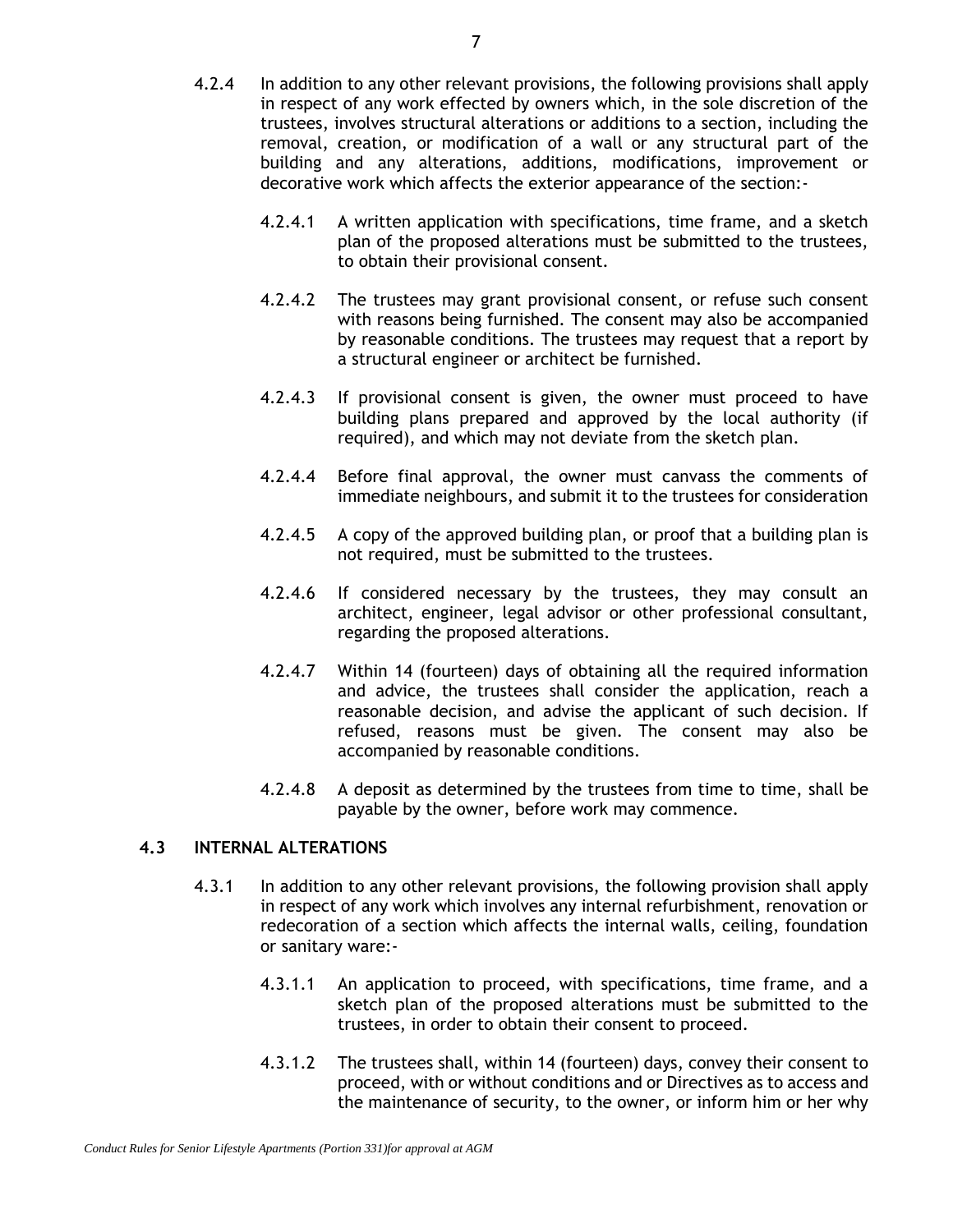such consent cannot be given. An owner may not proceed with the work without such consent.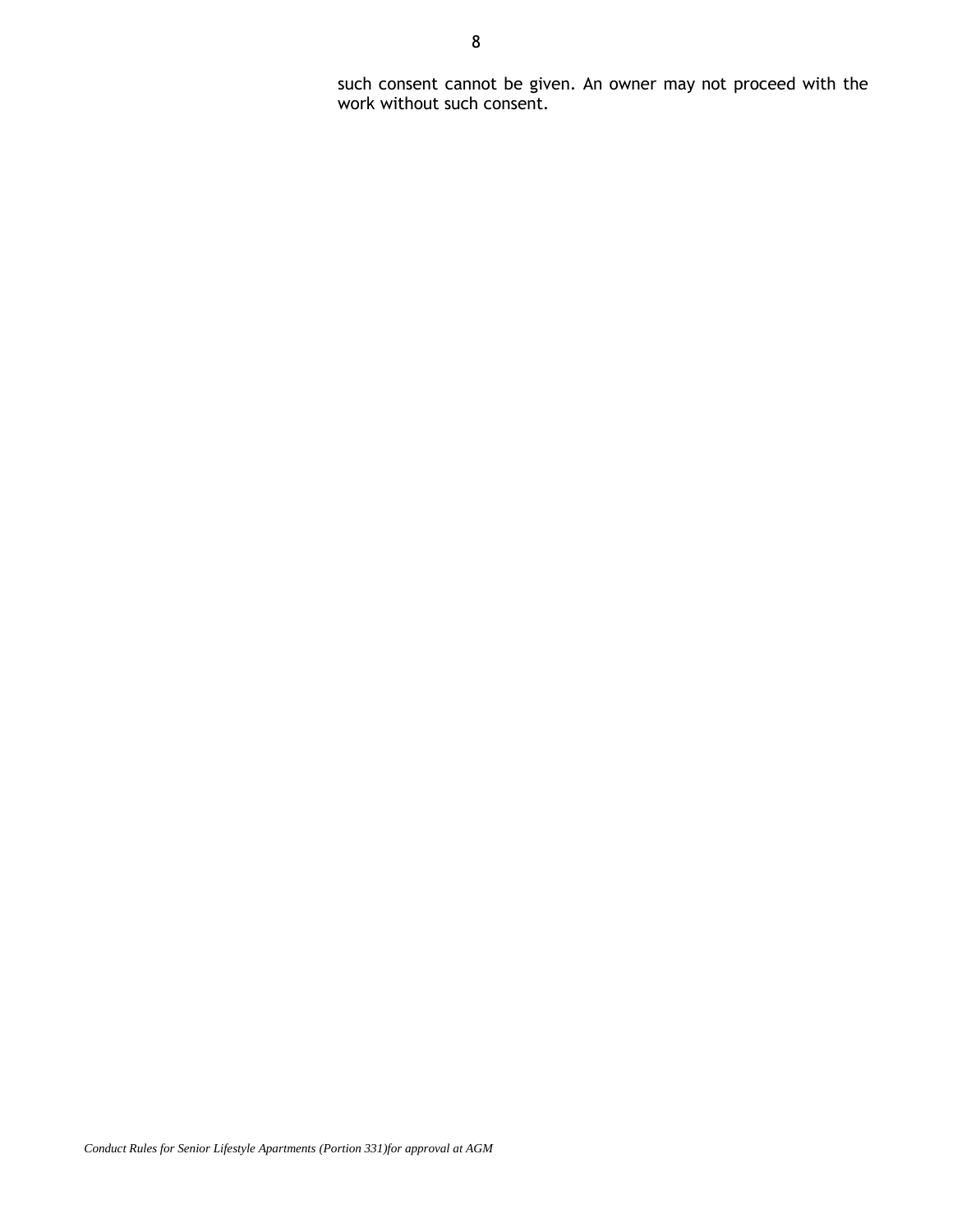#### **4.4 ALL ALTERATIONS**

- 4.4.1 In respect of all work done at the instance of an owner of a section, the following shall apply:-
	- 4.4.1.1 The owner shall liaise with the trustees concerning all aspects of the daily building operations, including the security measure applicable, the vehicles to be allowed on the premises, the use of outside building hoists or block and tackle gear, and the temporary storage of building material and machinery on the premises. The owner shall furnish the trustees, managing agent or manager with the contact details of all contractors who intend to enter the premises;
	- 4.4.1.2 The alterations and fixtures contemplated in this Rule shall comply with the provisions contained in the Guidelines;
	- 4.4.1.3 All doors, including garage doors, windows and other external fittings must conform in quality and appearance with similar items generally installed elsewhere in the building or common property;
	- 4.4.1.4 The owner accepts responsibility, and shall be liable to the body corporate (or owners, as the case may be),for any damage caused by him or her, his or her workmen, or contractors, to the common property or to other sections, and indemnifies the body corporate against such damage or any claims arising there from;
	- 4.4.1.5 The electricity supply of the body corporate may not be used without the specific consent in writing of the trustees, who may assess the costs of such usage for the account of the owner;
	- 4.4.1.6 Any work done in pursuance of this Rule and involving noise must be done on weekdays during the hours 08h00 to 17h00, not at all on Saturdays or Sundays or proclaimed public holidays;
	- 4.4.1.7 Any work done in pursuance of this Rule must be done with the minimum of discomfort, disturbance, obstruction, and nuisance to other occupiers and must be concluded as expeditiously as possible, within the time frame specified, if any. Any rubble or other building material, tools or equipment shall be removed from the common property or any part of a section as soon as possible or within such reasonable time as determined by the trustees;
	- 4.4.1.8 Any deposit payable in terms of this Rule, to the trustees or any person designated by them, shall be paid before commencement of work and shall be repayable 60 (sixty) days after completion, subject to any deductions made by the trustees. The deposit shall be placed in an interest-bearing account, accumulating interest on behalf of the owner;
	- 4.4.1.9 All charges, damages, expenses and penalties raised against the owner in terms of this Rule, are payable upon demand and, if unpaid, trustees may deduct such items from the owner's deposit and/or add the amount to his or her levy account;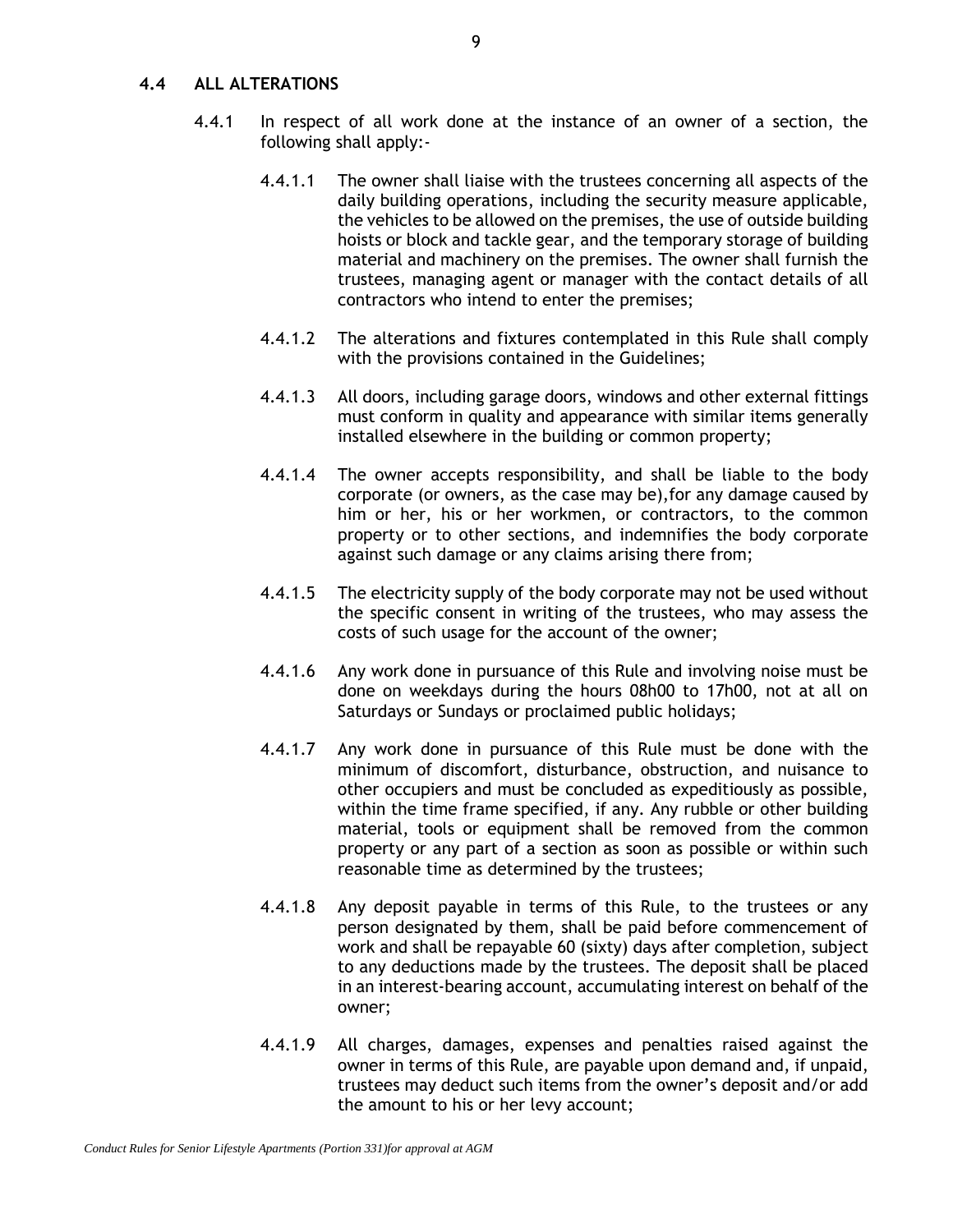- 4.4.1.10 The owner must ensure that his or her workmen and contractors comply with the relevant provisions of this Rule.
- 4.4.2 In the event of approval, or a permit or consent being required from any local or other authority for the alteration, improvement, fixture or addition or similar item, such approval, permit or consent must be obtained by the owner before commencement of the alteration, improvement, installation of the fixture or addition.
- 4.4.3 If any work done by or on behalf of an owner in pursuance of the provisions of this Rule results in expenses being incurred by the body corporate, whether it be by obstructing the employees or contractors in the performance of their work, or in any other manner, the owner concerned shall be liable for payment of such expenses, which may be added to his or her levy account.
- 4.4.4 Any alteration, improvement, fixture or addition or similar item made or installed by an owner in terms of this Rule shall be maintained by the owner concerned in a state of good repair and in a clean, neat, hygienic and attractive condition, at his or her own expense. If an owner fails to maintain adequately such alteration, improvement, fixture or addition or similar item and any such failure persists for a period of 30 (thirty) days after the giving of written notice to repair or maintain given by the trustees or the managing agent on their behalf, the body corporate shall be entitled to remedy the owner's failure and to recover the reasonable cost of doing so from such owner.
- 4.4.5 For the purposes of this Rule, the trustees shall have the discretion to decide what constitutes a 'minor alteration', 'structural alteration' or 'internal alteration' subject to any Directives that may be given by members at a general meeting, by majority vote.
- 4.4.6 If an owner (or person authorized by him or her) effects any work referred to in this Rule without obtaining the trustees' consent, or fails to comply with the imposed conditions, or to conform to the Guidelines or required quality and appearance, or should an owner in any other way contravene any clause, the trustees may request an owner to remove such structure at his or her own cost. Should an owner fail to remove or cause the removal of and/or restitution of any alteration, improvement, fixture or addition and any such failure persists for a period of 30(thirty) days after written notice given by the trustees, the trustees may affect such removal and/or restitution at the risk and expense of the owner concerned, who shall have no recourse against the body corporate or its trustees, employees or contractors for any damage resulting there from.
- 4.4.7 Notwithstanding the provisions of clause 4.4.6, an owner or occupier who is in breach or fails to comply with the provisions of this Rule, or any Directives issued in terms hereof, shall be subject to the imposition of a fine in terms of Conduct Rule 16 .
- <span id="page-12-0"></span>4.4.8 Any consent granted by the trustees in terms of this rule will be placed on the agenda and disclosed at the following annual general meeting as well as any amendments to or further guidelines as a consequence thereof.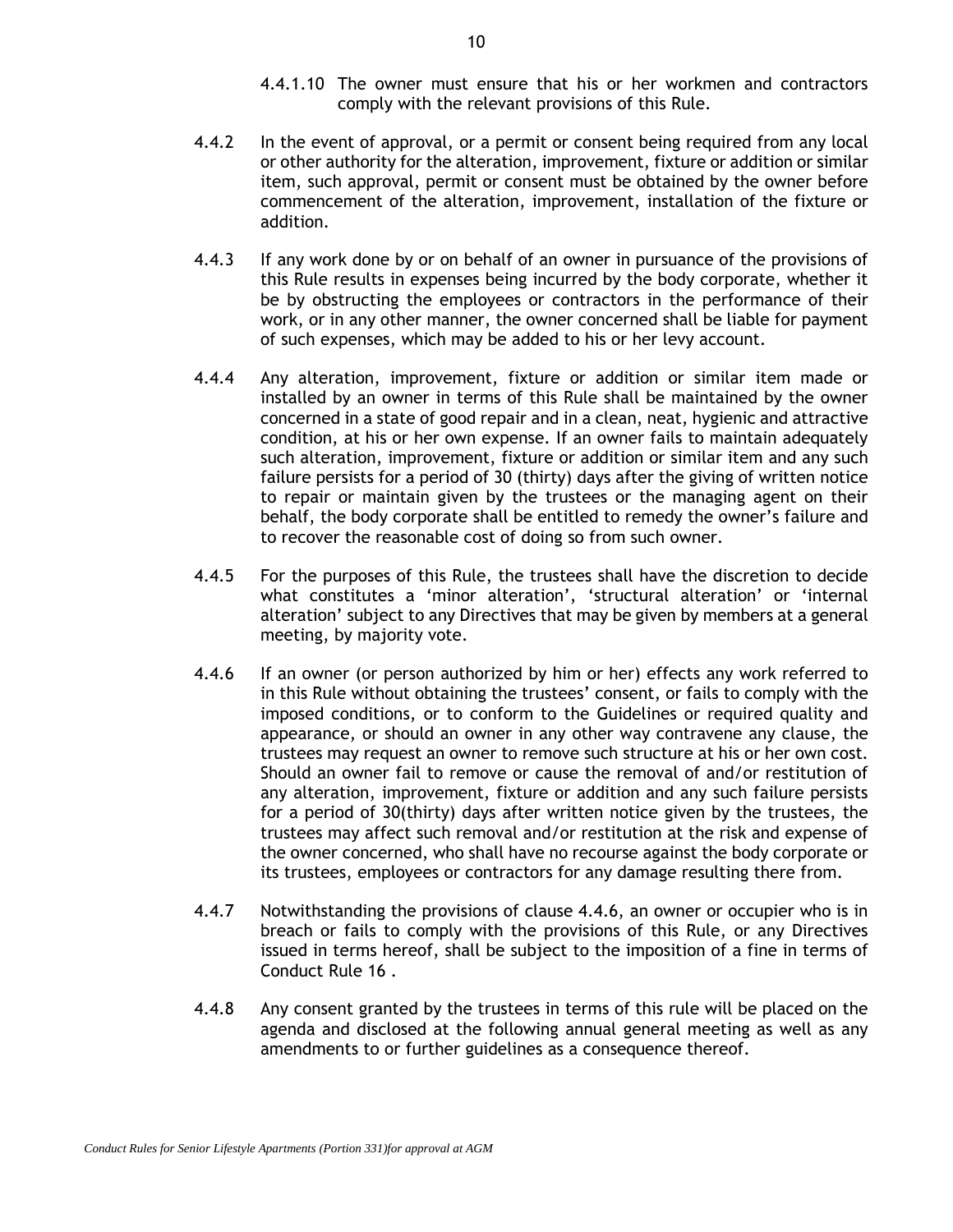#### **5 APPEARANCE FROM THE OUTSIDE AND OBSTRUCTIONS TO THE COMMON PROPERTY**

- <span id="page-13-0"></span>5.1 The owner or resident of a section shall not place or do anything on any part of the common property, or a section, including but not limited to balconies, patios, verandahs and gardens which, in the discretion of the trustees, is aesthetically displeasing or undesirable when viewed from the outside section.
- 5.2 Owners and occupiers shall ensure that sections are provided with adequate curtaining or blinds at all times within 7 (seven) days of taking occupation
- <span id="page-13-1"></span>5.3 No tinted glass windows may be installed or used in any residential section or exclusive area.
- <span id="page-13-2"></span>5.4 No items may be hung over walls, windows, in corridors or on any part of the building or the common property so as to be visible to the public or other occupiers.
- 5.5 Owners or occupiers may not leave any obstructions to the free flow of pedestrian or vehicular traffic on any part of the common property. In particular access to staircases, passages, landings, and stairwells must be kept clear at all times.
- 5.6 Notwithstanding clauses [5.1](#page-13-0) , [5.3](#page-13-1) and [5.4](#page-13-2) an owner or occupier may, with the prior written consent of the trustees place, store or leave any object on a part of the common property, or allow or permit it to be so placed, stored or left.
- 5.7 No person may place, store or leave a bicycle on any part of the common property, except with the written consent of the trustees.
- 5.8 The trustees may issue further Directives pertaining to this Rule.
- 5.9 Should an owner or occupier place, do or store anything contrary to this rule, the trustees may require an owner to remove such object in accordance with Conduct Rule 16.3.
- 5.10 Notwithstanding the provisions of clause 5.9, an owner or occupier who is in breach or non-compliance with the provisions of this Rule, or any Directives issued in terms hereof, shall be subject to the imposition of a fine in terms of Conduct Rule 17.

# **6. SIGNS AND NOTICES**

- 6.1 No owner or resident of a section, used for residential purposes, shall place any sign, notice, flag, billboard or advertisement of any kind whatsoever on any part of the common property or of a section, so as to be visible from outside the section, without the written consent of the trustees first having been obtained.
- 6.2 The trustees may remove sign, notice, flag, billboard or advertisement in the event of no written permission having been obtained. Such removal and any repair of common property which may be reasonable required, will be effected at the risk and cost of the owner and such owner and/or occupier shall have no claim against the body corporate or the trustees as a result of their functions performed in terms of this provision.

# **7. LITTERING**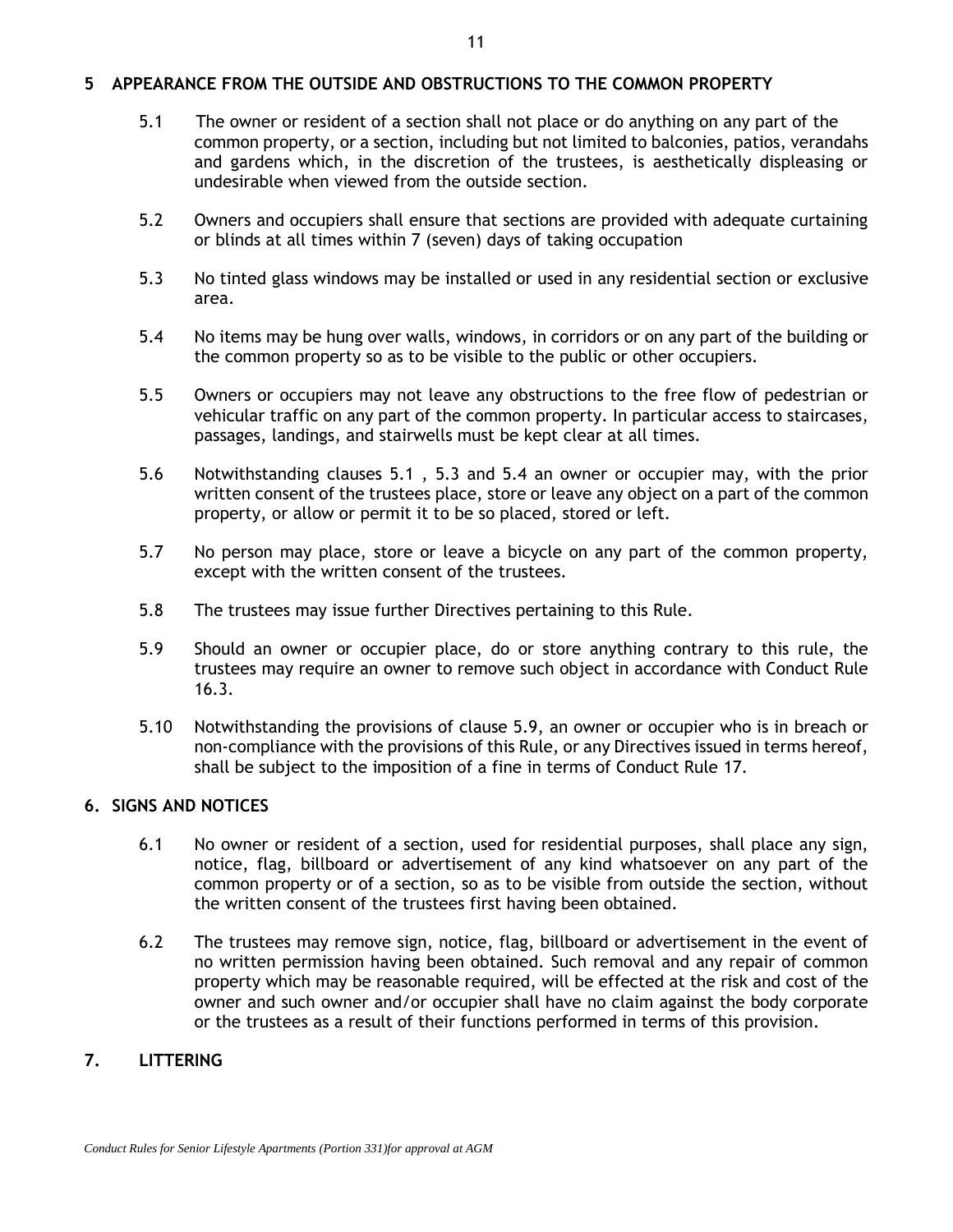- 7.1 An owner or resident of a section shall not deposit, throw or permit or allow be depositing or throwing, on the common property any rubbish, including dirt, cigarette butts, food scraps or any other litter whatsoever.
- 7.2 In particular, an owner or resident of a section may not throw any material or object out of window or over passage walls.
- 7.3 An owner or resident shall remove all items when clearing his post-box and shall dispose of any unwanted items in a suitable refuse container.

#### **8 LAUNDRY**

- 8.1 Each section will be equipped with a kitchen yard for laundry and refuse bin
- 8.2 An owner or resident of a section shall not, without the consent in writing of the trustees, erect his or her own washing lines, nor hang any washing or laundry or any other items in windows or on any part of the building or the common property so as to be visible from the outside the buildings or from any other section.

#### **9. STORAGE OF INFLAMMATORY MATERIAL AND OTHER DANGEROUS ACTS**

9.1 Any owner or resident shall not store any material, or do or permit or allow to be done, any other dangerous act in the buildings or on the common property which will or may increase the rate of the premium payable by the body corporate on any insurance policy or which would render void any insurance effected over the property.

# **10. SELLING, LETTING AND OCCUPANCY**

- **10.1.** The concept of the village imposes certain restrictions on the manner in which Estate Agents may operate therein. In order to ensure that the regulations contained in the MOI and the conduct rules are made known to prospective new residents, the following house rules relating to the sale of units shall apply:
	- **10.1.1.** Should an owner wish to sell a unit and require the assistance of an Estate Agent, only an Estate Agent registered with both the Estate Agents Affairs Board and the association may be selected. The registered agent and the member must ensure that the buyer is informed of and receives a copy of the MOI and conduct rules. These documents hall be attached as an annexure to any deed of sale.
	- **10.1.2.** Should an owner wish to sell a unit, the prospective purchaser will be required to make payment of the Body Corporate of a "buy-in-levy "calculated at 1% of the gross purchase price of the property with a minimum of R10 000.00 which buy-in levy may be amended from time to time by the Association (MMHOA). Two thirds of the buy-in levy paid to the Body Corporate will be retained by the Body Corporate and one third paid across to the Mataffin Macadamia Home Owners Association (MMHOA) within 7 days of receipt. In the event of a repossession and resale of the property by the purchaser's bank, clause 8.1.2 will not apply.
- 10.2. Should a member wish to lease a unit and require the assistance of an Estate Agent, only an Estate Agent registered with both the Estate Agents' Affairs Board and the association may be selected. The registered agent and the member must ensure that the tenant is informed of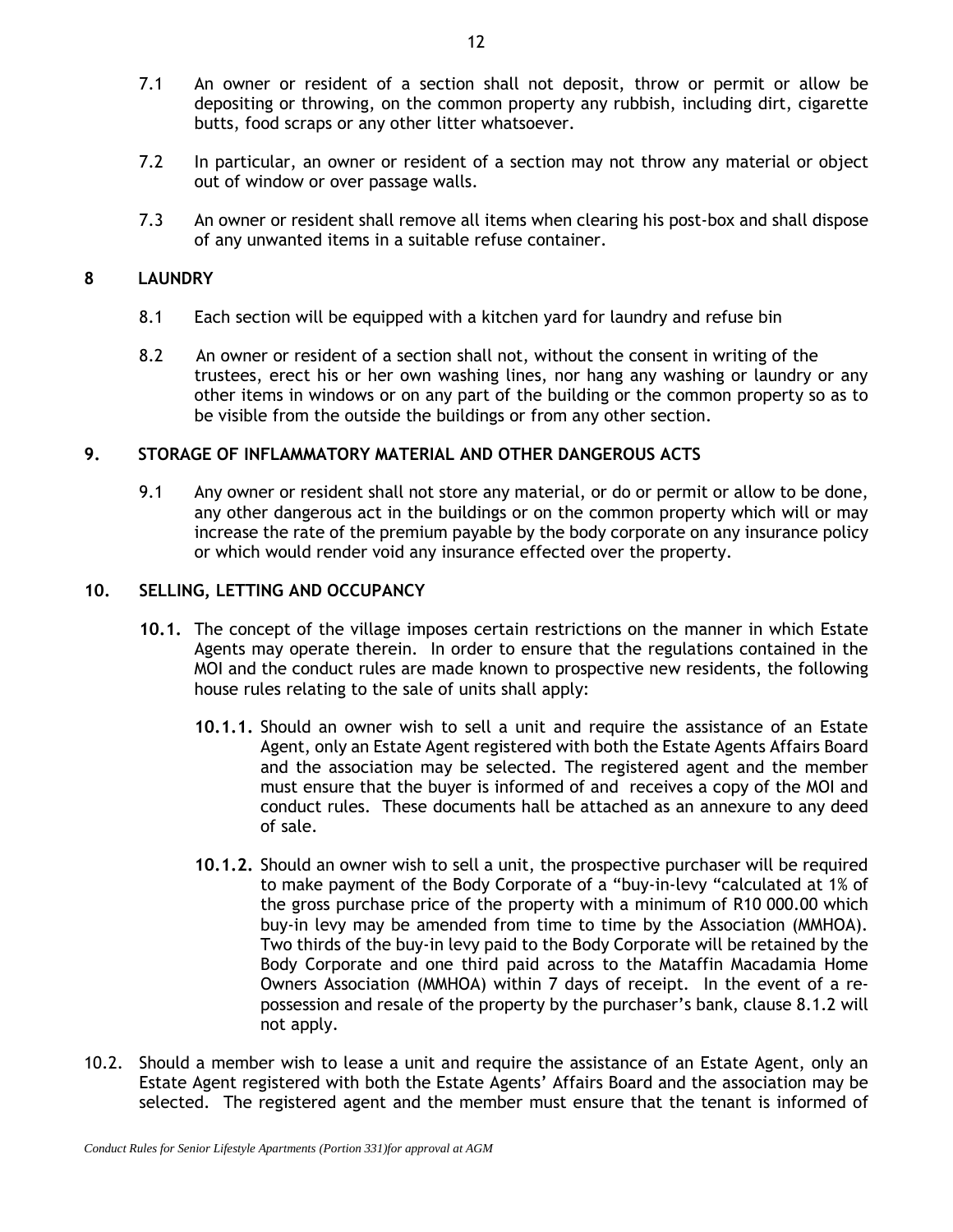and receives a copy of the conduct rules. These documents shall be attached as an annexure to the lease agreement.

- 10.3. Agents may only operate on a "by appointment "basis and must personally accompany a prospective purchaser or lessee. Agents are not permitted to have "show-houses" in the village and/or to erect any "for sale "or "to let" signage boards, without the prior written permission the board.
- 10.4. Any lease agreement for section of the Scheme shall contain a provision to the effect that the tenant have agreed to a compulsory interview with the Care Centre operator before they take occupation. At this interview the services as offered by the Care Centre operator and the terms and conditions for the use thereof will be brought to their attention and explained, should these serviced be required at any time during the lease agreement.
- 10.5. All residents of sections and other persons granted rights of occupancy by any owner of a section are obliged to comply with these conduct rules, notwithstanding any provision to the contrary contained in, or the absence of provisions, in any lease or any grant of rights of occupancy.
- 10.6. No owner or resident of a section shall allow more persons to reside in a section at any one time than as set out below:
- 10.7. 2 (two) adults, one being over the age of 49 years
- 10.8. Notwithstanding clause 10.7, with the prior written consent of the trustees, which may not be unreasonably withheld, an additional person or persons may be allowed to reside in a section temporarily, but not for a period of more than 14 (fourteen) days at a time and not for an aggregate period of more than 28 (twenty eight) days in any calendar year.
- 10.9 Notwithstanding clause 10.7 and 10.8, with the prior written consent of the trustees, which may not be unreasonably withheld, an additional person or persons, being a family member/s of the owner, under the age of 49, may be allowed to reside in a section, temporarily, but not for a period of more than 14 (fourteen) days at a time and not for an aggregate period of more than 28 (twenty eight) days in any calendar year, without the occupier of the section being in residence at that time.
- 10.10. An owner who concludes a lease agreement in respect of his or her section shall supply the trustees, manager or managing agent with the name and contact details of the tenant or lessee.
- 10.11. An owner shall notify the manager, managing agent or trustees forthwith in writing of any change of ownership in, or occupation of his section, or any change in membership or shareholding or beneficiaries of any close corporation or company or trust being the registered owner, and of any mortgage of or other dealing in connection with his or her section.
- 10.12. No form of "time-sharing" or any similar arrangement whereby a person other than the owner, his immediate family or his tenant may utilize a section for a specified period or periods of time may be concluded in respect of a section.

# **11. ERADICATION OF PESTS**

11.1. An owner shall keep his section free of white ants, borer and other wood destroying insects and to this end shall permit the trustees, the managing agent, and their duly authorized agents or employees, to enter upon his or her section from time to time for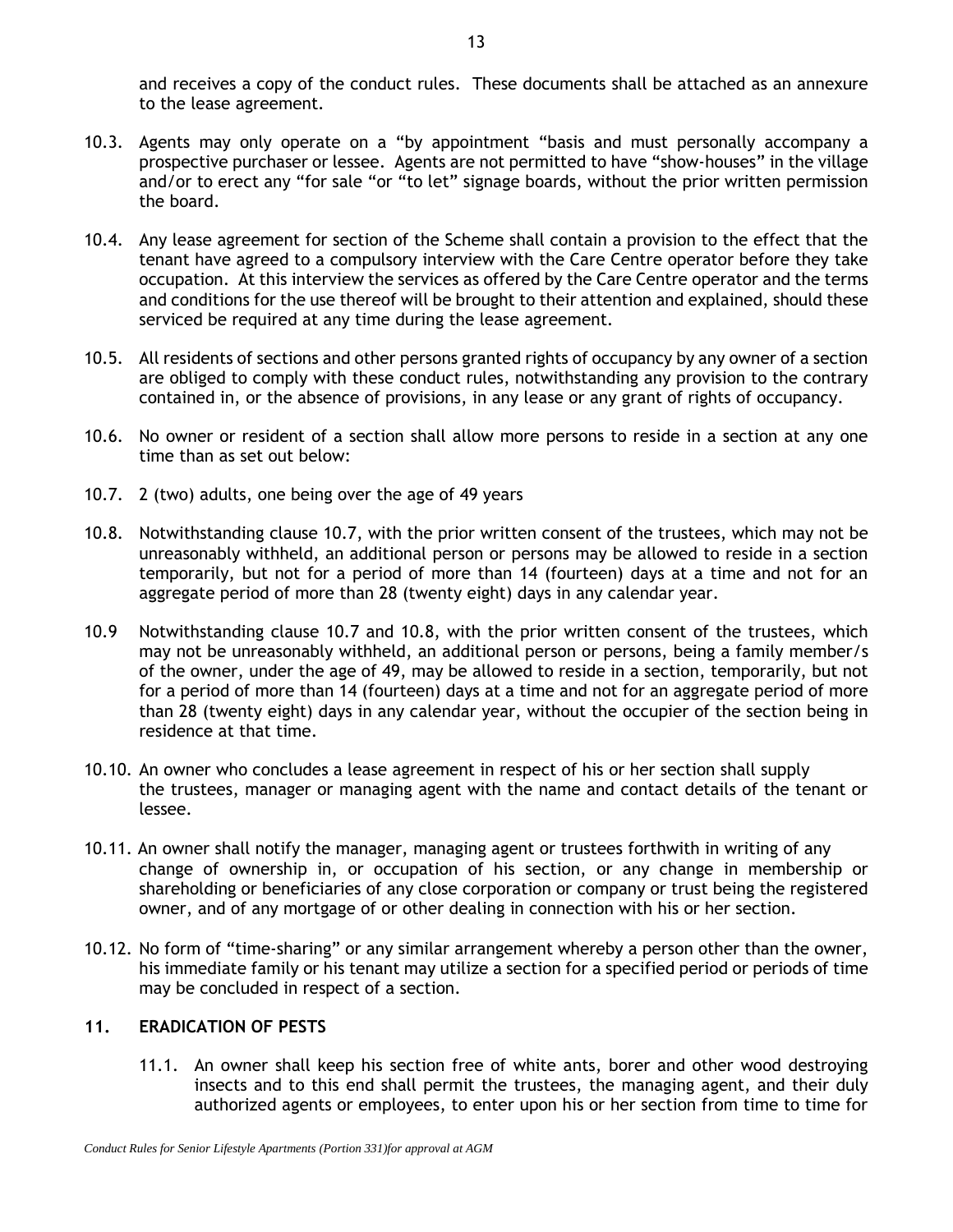the purpose of inspecting the section and taking such action as may be reasonably necessary to eradicate any such pests.

11.2. The costs of the inspection, eradicating any such pests as may be found within the section, replacement of any woodwork or other material form part of such section that may be damaged by any such pests shall be borne by the owner of the section concerned.

# **12. USAGE OF SECTIONS, EXCLUSIVE USE AREAS, COMMON PROPERTY AND RELATED MATTERS**

- 12.1. Except for a sale in execution of a unit, no auction, or similar sales or exhibitions, shall be held on the common property or in a section, nor may a residential sections be used for any professional, commercial or industrial purpose whatsoever.
- 12.2 Each unit is allocated an exclusive use garden area, as shown on the site development plan for the Scheme, attached hereto, which is to be maintained by the owner or resident of the property.
- 12.3. A resident will be responsible for adequate supervision of his or her children, or children of their visitors, and shall foresee that no nuisance is caused or common property damaged.
- 12.4. No 'quad-bikes', carts, scooters or motorbikes may be used on the common property for recreational purposes.
- 12.5. No ball games may be played on the common property.
- 12.6. The throwing of stones or other solid objects on the common property is prohibited.
- 12.7. In the event of damage of whatsoever nature being caused to the common property, including exclusive use areas, by an owner or resident or any of their visitors, contractors or employees, the owner will be responsible for the costs of such repair.
- 12.8. All persons on the common property or using any of it's facilities or services are there and do so entirely at their own risk, and no person shall have any claim against the body corporate whatsoever of nature arising from such use, nor for anything which may befall any person during the course of such use, whether caused by human or animal agency, natural phenomena or otherwise. The body corporate shall not be liable for any injury, loss or damage of any description that any person may sustain, physically or to his or her property directly or indirectly, in or about the common property, it's amenities or in the individual sections nor for any act done or for any neglect on the part of the body corporate or any of the body corporate employees, agents or contractors.
- 12.9. The body corporate or its agent's representatives shall not be liable or responsible for the receipt or non-receipt and delivery or non-delivery of goods, postal matter or any other property.
- 12.10. The transportation or moving of any furniture or heavy or bulky goods is the responsibility for the owner, occupier, or lessee and the repairing of any damage to any section or part of the common property as a result of such activity shall be that of the owner concerned (who will be responsible for his lessee or occupier).
- 12.11 The maintenance of the exclusive area in 12.2 that is fenced off and adjoining each unit is the responsibility of the owner and/or resident. In the event that this exclusive area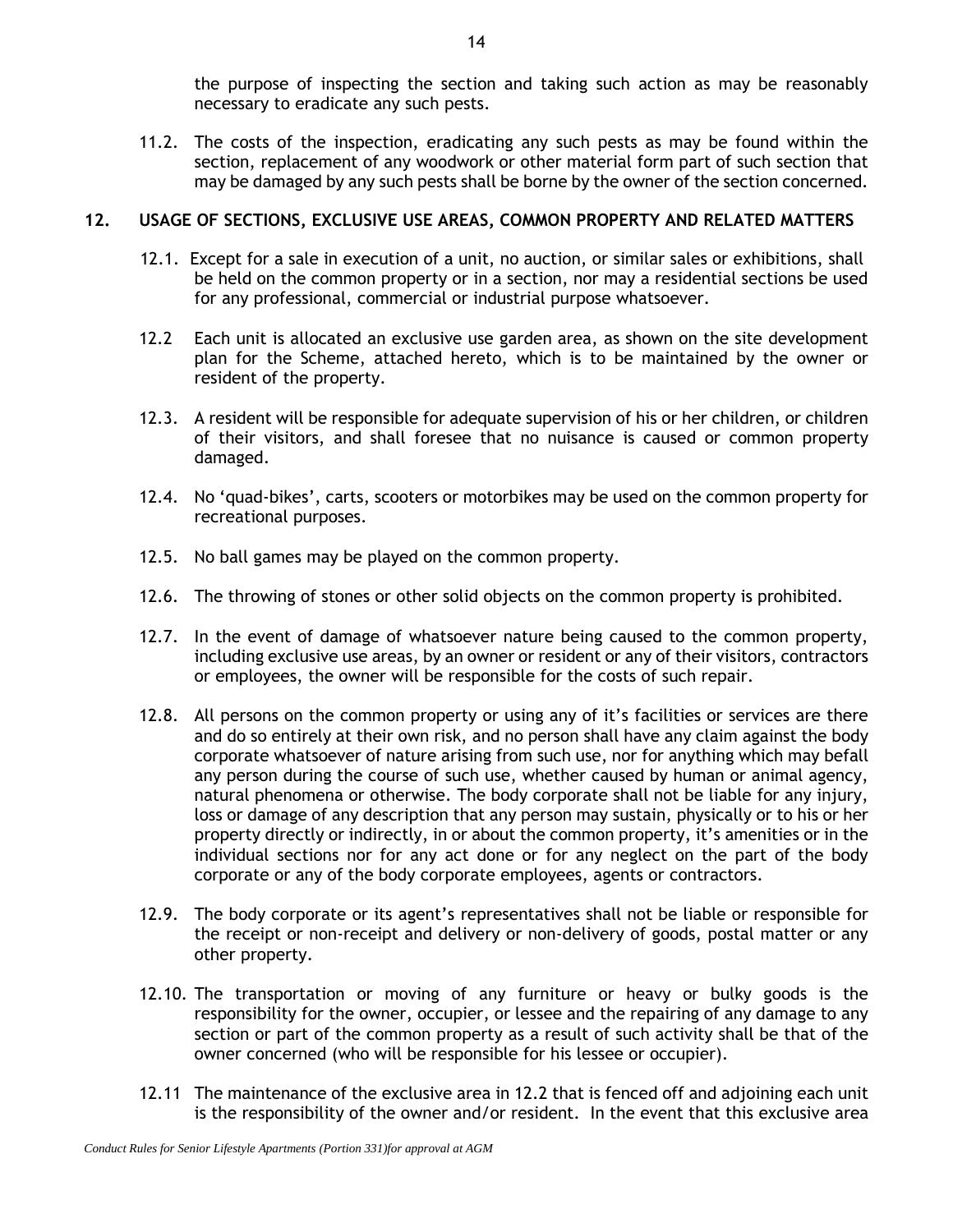is not maintained to the same standard as the common areas and the Body Corporate needs to maintain this area, the cost thereof will be for the owner's account.

- 12.12 The communal area around each unit may be landscaped by the owner of the unit subject to the following terms and conditions:
- 12.12.1 A landscaping plan and planting list needs to be submitted to the Body Corporate for their consideration and approval;
- 12.12.2 Upon receipt of a written approval by the Body Corporate, the owner may landscape the common area in front of their unit;
- 12.12.3 The maintenance of this installed landscaping will be the responsibility of the owner and in the event that it is not maintained to the same standard as the common area, the Body Corporate will maintain the area and the cost thereof will be for the account of the owner; and
- 12.12.4 Any damage to the landscaping installed in the common area will need to be repaired and reinstated by the owner at the owner's cost. In the event that the owner does not repair and reinstate the landscaping, the Body Corporate will do so and the cost thereof will be for the account of the owner.

#### 13. **NOISE, DISTURBANCE AND NUISANCE**

- 13.1. No owner or resident may permit anything to be done in his or her section, exclusive use area or in the common property, which constitutes a nuisance or an unreasonable invasion of the privacy of the other occupiers of the buildings, or permit or cause any disturbance or allow his or her children or visitors to cause any disturbance which in the opinion of the trustees would constitute a nuisance or an invasion of the right of privacy of other occupiers
- 13.2. All owners and occupiers shall maintain quietness between 22h00 and 7h00
- 13.3. At all times other than as referred to in clause 13.2, all television, radio and other appliances emitting sound, including musical instruments, should be kept at audio levels which are within 7 decibels of the ambient sound.
- 13.4. The horns of motor vehicles may not be sounded at any time on the common property, except as a warning of imminent danger in the case of an emergency.
- 13.5. No explosives, crackers, fireworks or items of similar nature may at any time be exploded, lit or operated in sections or any part of the common property without the written permission of the trustees.
- 13.6. No firearms will be permitted in any of the sections unless an owner and/or resident has applied to the Body Corporate with proof of a vital firearms license and a competency certificate and approval has granted by the Trustees of the Body Corporate on the basis that the owner/resident has signed a declaration undertaking to store the firearm in a safe and comply with the sections of the relevant legislation
- 13.7 No firearms may be discharged in a section or any part of the common property, except under such circumstances that would reasonably justify the use of a firearm for self-defense and related purposes.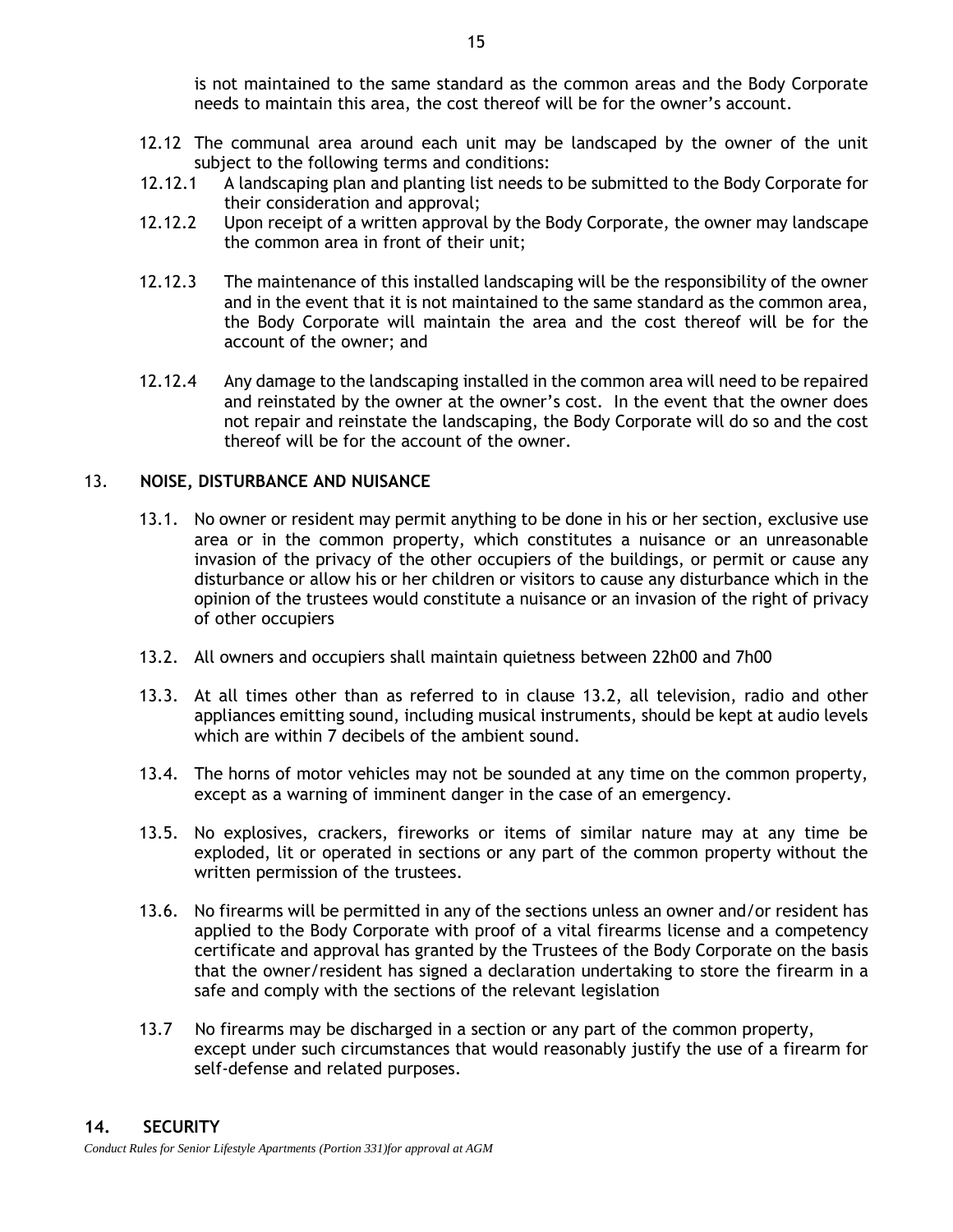- 14.1. Owners and occupiers must at all times ensure that the security and safety of all owners, occupiers and their property are preserved, and in particular must-
	- 14.1.1. ensure that upon entering or leaving the premises, all security doors and gates are properly closed;
	- 14.1.2. ensure that such doors and gates are never opened for unknown or uninvited persons;
	- 14.1.3. comply with any further security measures implemented by the trustees;
	- 14.1.4. ensure that their guests, visitors, employees and contractors comply with the security measures implemented by the trustees.

#### **15. INSURANCE**

15.1 Any first loss that amounts to a body corporate insurance claim, on behalf of the owner of the section concerned, shall be for the account of the owner of the section.

#### 16**. CONTRAVENTION OF RULES**

- 16.1 Should Conduct Rule 1 be contravened, the trustees may:-
	- 16.1.1. impose a fine in terms of Conduct Rule 17, or

16.1.2 obtain an interdict, or

16.1.3 impose more than one of the options mentioned.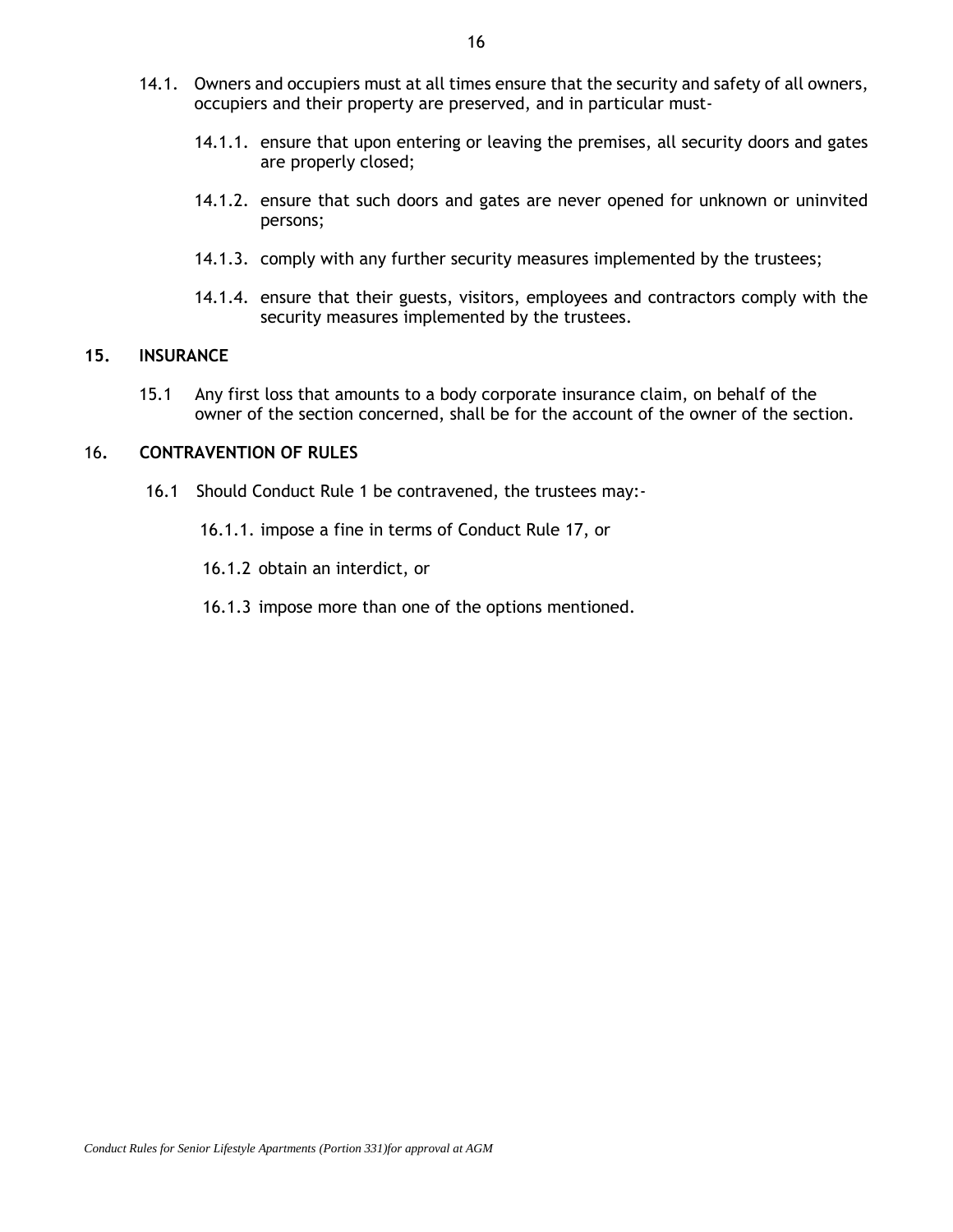- 16.2 Should Conduct Rule [3](#page-6-0) be contravened, the trustees may:-
	- 16.2.2 arrange for the vehicle to be clamped, at the risk and costs of the owner thereof and/or person in control of the vehicle, or
	- 16.2.3 arrange for a clamped vehicle to be released subject to the payment of a release fee, or
	- 16.2.4 arrange for the vehicle to be removed at the risk and costs of the owner thereof and/or person in control of the vehicle, or
	- 16.2.5 impose a fine in terms of Conduct Rule 17, or
	- 16.2.6 obtain an interdict, or
	- 16.2.7 impose more than one of the options mentioned.
- 16.3 Should Conduct Rules [4](#page-7-2) or [50](#page-12-0) be contravened, the trustees may:-
	- 16.3.2 Request an owner to remove such structure or object at his or her own cost. Should an owner fail to remove or cause the removal of and/or restitution of any alteration, improvement, fixture or addition (structure or object) and any such failure persists for a period of 30 (thirty) days after written notice given by the trustees, the trustees may affect such removal and/or restitution at the risk and expense of the owner concerned, who shall have no recourse against the body corporate or it's trustees, employees or contractors for any damage resulting there from, or
	- 16.3.3 impose a fine in terms of Conduct Rule 17, or
	- 16.3.4 obtain an interdict, or
	- 16.3.5 impose more than one of the options mentioned.
- 16.4 Should any other Conduct Rule be contravened the trustees may:-
	- 16.4.2 impose a fine in terms of Conduct Rule 17, or
	- 16.4.3 obtain an interdict, or
	- 16.4.4 impose more than one of the options mentioned.

# **17 IMPOSITION OF PENALTIES**

17.1. If the conduct of an owner or an occupier of a section or his visitors or guests constitutes a nuisance in the opinion of the trustees, or if an owner, occupier, or visitor contravenes, breaches, disobeys or disregards a Management or Conduct Rule, the trustees may furnish the owner and occupier with a written notice which may at the discretion of the trustees be delivered by hand or by registered post. In the notice the particular conduct, which constitutes a nuisance, must be adequately described or the Rule that has allegedly been contravened must be clearly indicated, and the offender must be warned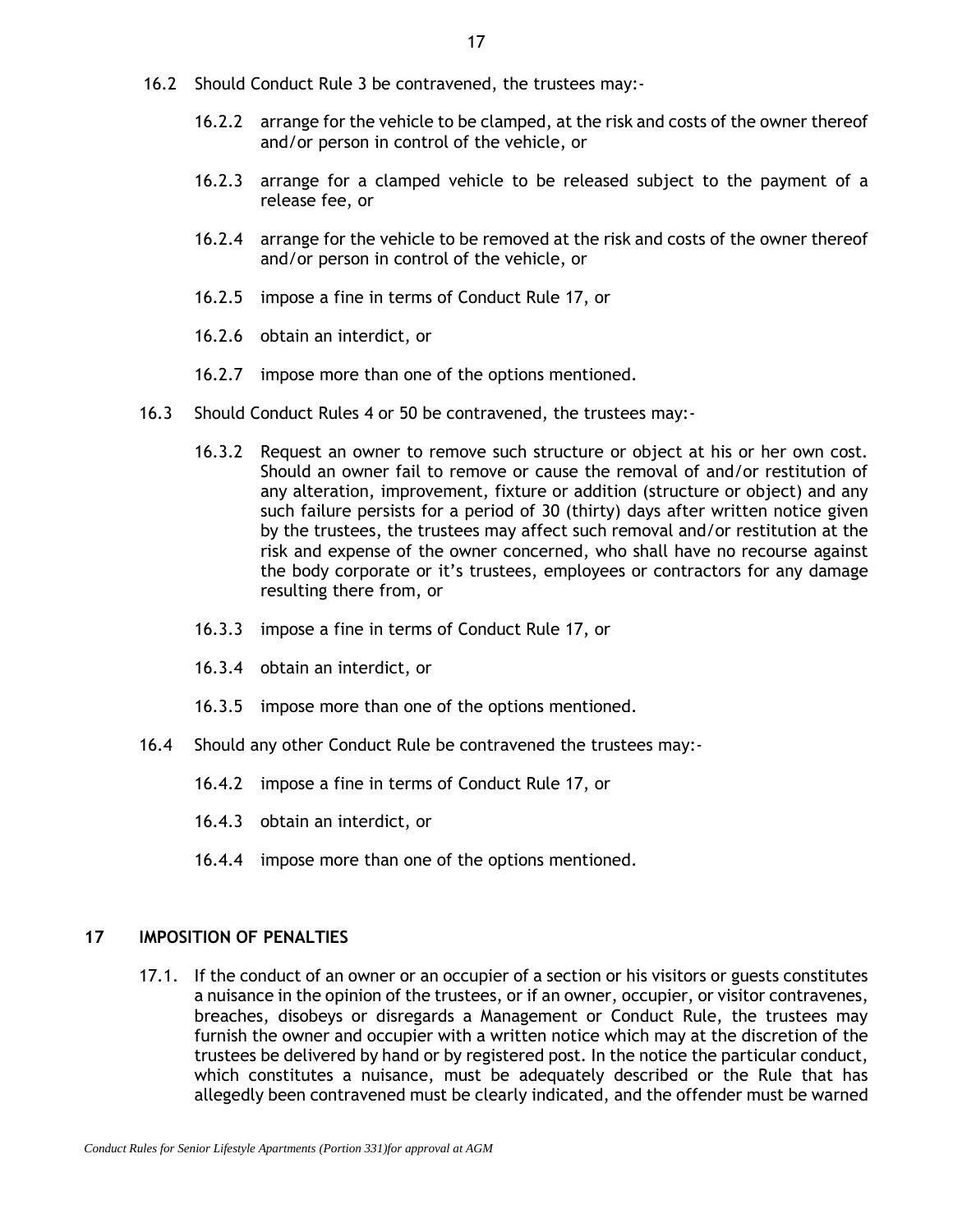that if he or she persists in such conduct or contravention, a fine, will be imposed on the owner of the section.

- 17.2. If the owner or resident nevertheless persists in that particular conduct or in the contravention of that particular Rule, the trustees may convene a meeting of trustees to discuss the matter and to impose a fine.
- 17.3. A written notice, by which the alleged offender (whether owner or occupier), is informed of the purpose of the meeting and invited to attend, must be sent to the owner and occupier at least 7 (seven) days before the meeting is held. At the meeting the owner or occupier must be given the opportunity to present his or her case, but except in so far as may be permitted by the chairperson, he or she may not participate in the affairs of or voting at the meeting.
- <span id="page-20-0"></span>17.4. After the owner or resident has been given the opportunity to present his case, the members of the sub-committee appointed by the trustees may by way of a unanimous resolution (100% of the members present at the meeting with a minimum of two subcommittee members), impose an initial penalty or suspension for the first offence and a subsequent penalty or suspension for every identical offence thereafter.
- 17.5. Any fine imposed in terms of clause [17.4,](#page-20-0) may if it is not paid within 14 (fourteen) days after the offender has been notified of the imposition of the fine, be added to the contribution which an owner is obliged to pay in terms of s 37(1) of the Act and claimed by the trustees as part of the monthly installments payable by the owner.
- 17.6. The body corporate may, from time to time, determine the amount of the initial and subsequent penalties and periods of suspension, which amount should be confirmed at the next general meeting.

# **18. FIRE FIGHTING**

18.1 No resident is permitted to use any fire-fighting equipment for any purpose other than to fight fires.

#### 19. **COMPLAINTS**

19.1 All complaints, requests and suggestions must be made in writing to the managing agent, for their consideration at trustees' meetings.

# **20 RELAXATION OF RULES**

20.1 No indulgence or relaxation in respect of these Rules shall constitute a waiver or consent, or prevent their enforcement by the trustees at any time.

# **21 CARE**

- 21.1 Prior to occupation, all residents shall individually enter into the relevant Care Availability Agreement with the Care Centre, which explains the basic services provided by the Care Centre and provides access to additional services as the need arises.
- 21.2 Macadamia Care NPC, or the nominated care centre operator, will be the sole provider of all nursing care for all residents in the senior lifestyle phase two (Portion 331) section of the village. Casual nursing and care workers will not be permitted on the property and any exceptions must be authorised by the matron.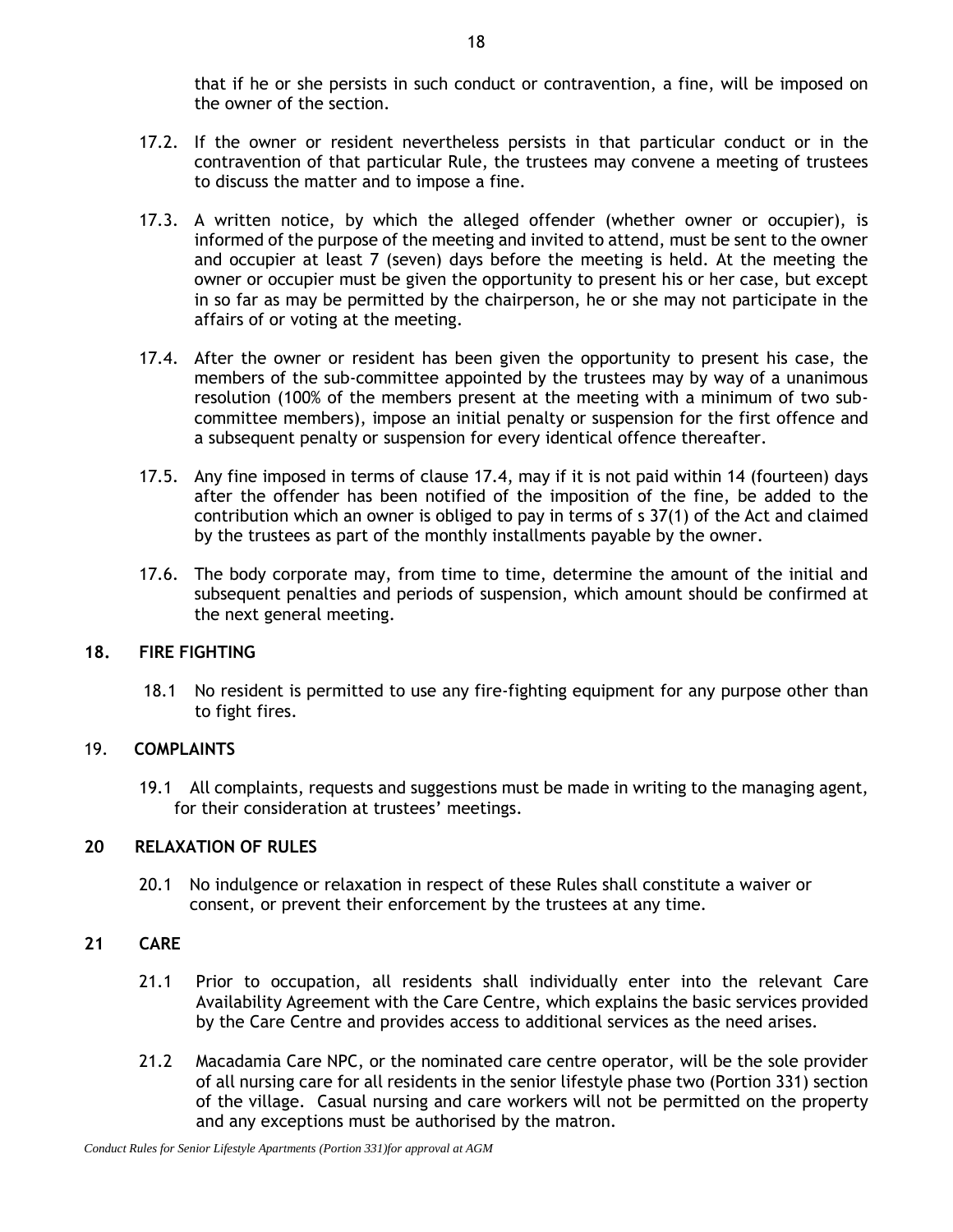21.3 When a resident is in need of medical care which cannot be reasonably provided in the dwelling unit, in consultation with the resident, medical practitioner and family, Macadamia nursing management will move the resident from the dwelling unit to a more appropriate facility in the care centre. The cost of this care will be determined at that time.

#### **22 DOMESTIC HELP**

- 22.1 No outside domestic help or any other regular assistance from outside the village will be permitted without the written consent of Macadamia Care NPC. Consent will only be granted in extraordinary cases.
- 22.2 Any such domestic help will be subject to the management of the care centre matron.

#### **23 LEVIES**

- 23.1 The Trustees may from time to time impose levies upon members for the purpose of meeting all the expenses which the body corporate has incurred or which the trustees reasonably anticipate to the body corporate will incur in the attainment of its objectives and the pursuit of its business
- 23.2 The trustees shall not less than 30 days prior to the end of each financial year or as soon thereafter as is reasonably possible prepare and serve upon every owner at the address chosen by that owner a budget and estimate in reasonable detail of the amount which shall be required by die body corporate to meet its expenses during the following financial year and shall specify separately any estimated deficiency as may result from the preceding year. The trustees may include in such estimates an amount to be held in reserve to meet anticipated expenditure nor of an annual nature
- 23.3 Every annual levy shall be payable in equal monthly installments due in advance on the first day each and every month. The levy can be paid by debit order or such other electronic payment method as may be determined by die body corporate from time to time
- 23.4 In the event of the trustees for any reason whatsoever failing to prepare and serve the estimate referred to in article 22.2 timeously, every member shall unit service of such estimate continue to pay the levy previously imposed and shall after such estimate is served, pay such levy as may be specified in the notice referred to in article 22.2
- 23.5 The trustees may, from time to time, impose special levies upon the members in respect of all such expenses, referred to in articles 22.1 and 22.2 which are not included in any estimate made in terms of article 22.2 and may in imposing such levies, determine the terms of payment thereof
- 23.6 The trustees shall be empowered in addition to such other rights as the body corporate may have in l aw as against its members to determine the rate of interest from time to time chargeable upon arrear levies provided that such rate of interest shall not be in excess of 500 basis points above the prime overdraft tare as charged by the body corporates bankers from time to time
- 23.7 Any amount due by an owner by way of levy and any interest thereon shall be a debt